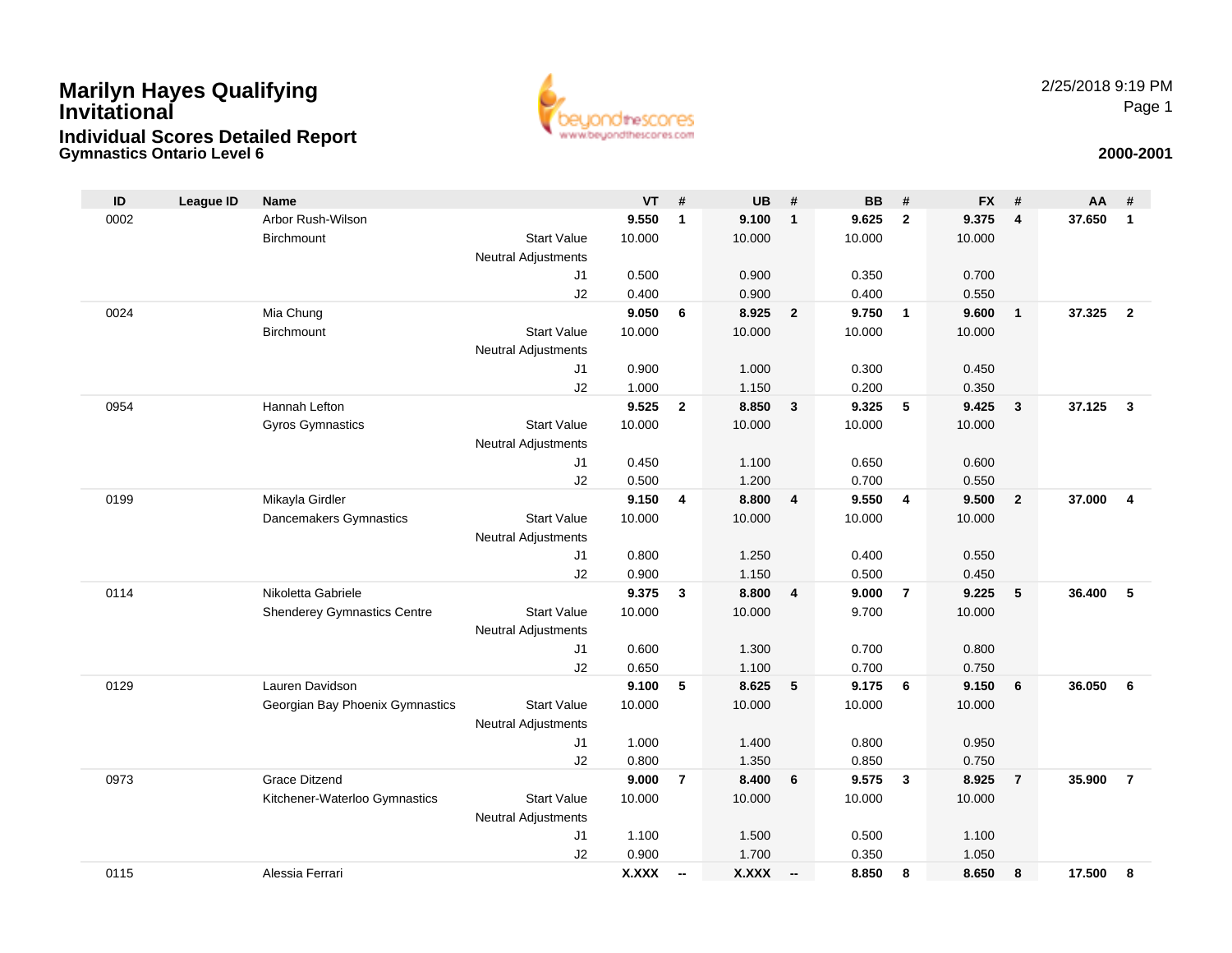

2/25/2018 9:19 PMPage 2

| Shenderey Gymnastics Centre | <b>Start Value</b>         | 10.000 | 9.700 |
|-----------------------------|----------------------------|--------|-------|
|                             | <b>Neutral Adjustments</b> |        |       |
|                             | J1                         | 1.050  | 1.150 |
|                             | J2                         | 1.250  | 0.950 |
|                             |                            |        |       |

#### **Gymnastics Ontario Level 6**

| ID   | League ID | Name                              |                            | VT     | #              | <b>UB</b> | #                       | BB     | #              | <b>FX</b> | #              | <b>AA</b> | #                       |
|------|-----------|-----------------------------------|----------------------------|--------|----------------|-----------|-------------------------|--------|----------------|-----------|----------------|-----------|-------------------------|
| 0516 |           | <b>Ellis Parsons</b>              |                            | 9.475  | $\mathbf{1}$   | 8.675     | $\overline{2}$          | 9.475  | $\mathbf{3}$   | 9.425     | $\mathbf{2}$   | 37.050    | $\mathbf{1}$            |
|      |           | <b>Twisters Gymnastics Club</b>   | <b>Start Value</b>         | 10.000 |                | 10.000    |                         | 10.000 |                | 10.000    |                |           |                         |
|      |           |                                   | <b>Neutral Adjustments</b> |        |                |           |                         |        |                |           |                |           |                         |
|      |           |                                   | J1                         | 0.550  |                | 1.350     |                         | 0.550  |                | 0.600     |                |           |                         |
|      |           |                                   | J2                         | 0.500  |                | 1.300     |                         | 0.500  |                | 0.550     |                |           |                         |
| 0677 |           | Morgan Collins                    |                            | 9.125  | 4              | 8.850     | $\overline{1}$          | 9.575  | $\overline{2}$ | 9.425     | $\overline{2}$ | 36.975    | $\overline{2}$          |
|      |           | Niagara Falls Lightning           | <b>Start Value</b>         | 10.000 |                | 10.000    |                         | 10.000 |                | 10.000    |                |           |                         |
|      |           |                                   | <b>Neutral Adjustments</b> |        |                |           |                         |        |                |           |                |           |                         |
|      |           |                                   | J1                         | 0.900  |                | 1.200     |                         | 0.350  |                | 0.550     |                |           |                         |
|      |           |                                   | J2                         | 0.850  |                | 1.100     |                         | 0.500  |                | 0.600     |                |           |                         |
| 0003 |           | Christina Smilis                  |                            | 9.400  | $\mathbf{2}$   | 7.975     | $6\phantom{1}6$         | 9.700  | $\overline{1}$ | 9.550     | $\mathbf{1}$   | 36.625    | $\mathbf{3}$            |
|      |           | Birchmount                        | <b>Start Value</b>         | 10.000 |                | 10.000    |                         | 10.000 |                | 10.000    |                |           |                         |
|      |           |                                   | Neutral Adjustments        |        |                |           |                         |        |                |           |                |           |                         |
|      |           |                                   | J1                         | 0.700  |                | 2.050     |                         | 0.350  |                | 0.400     |                |           |                         |
|      |           |                                   | J2                         | 0.500  |                | 2.000     |                         | 0.250  |                | 0.500     |                |           |                         |
| 0574 |           | Alyssa Wing                       |                            | 9.200  | $\mathbf{3}$   | 8.475     | $\overline{\mathbf{4}}$ | 9.425  | $\overline{4}$ | 9.150     | 4              | 36.250    | $\overline{\mathbf{4}}$ |
|      |           | University of Toronto             | <b>Start Value</b>         | 10.000 |                | 10.000    |                         | 10.000 |                | 10.000    |                |           |                         |
|      |           |                                   | <b>Neutral Adjustments</b> |        |                |           |                         |        |                |           |                |           |                         |
|      |           |                                   | J1                         | 0.800  |                | 1.500     |                         | 0.500  |                | 0.800     |                |           |                         |
|      |           |                                   | J2                         | 0.800  |                | 1.550     |                         | 0.650  |                | 0.900     |                |           |                         |
| 0455 |           | Sarah McArthur                    |                            | 8.750  | 5              | 8.200     | - 5                     | 9.375  | - 6            | 9.300     | 3              | 35.625    | 5                       |
|      |           | <b>Infinity Gymnastics Centre</b> | <b>Start Value</b>         | 10.000 |                | 10.000    |                         | 10.000 |                | 10.000    |                |           |                         |
|      |           |                                   | <b>Neutral Adjustments</b> |        |                |           |                         |        |                |           |                |           |                         |
|      |           |                                   | J1                         | 1.100  |                | 1.800     |                         | 0.600  |                | 0.650     |                |           |                         |
|      |           |                                   | J2                         | 1.400  |                | 1.800     |                         | 0.650  |                | 0.750     |                |           |                         |
| 0420 |           | <b>Emily Arnold</b>               |                            | 8.500  | 6              | 8.625     | $\overline{\mathbf{3}}$ | 9.400  | 5              | 8.950     | 5              | 35.475    | 6                       |
|      |           | <b>TGI</b>                        | <b>Start Value</b>         | 10.000 |                | 10.000    |                         | 10.000 |                | 10.000    |                |           |                         |
|      |           |                                   | Neutral Adjustments        |        |                |           |                         |        |                |           |                |           |                         |
|      |           |                                   | J1                         | 1.500  |                | 1.450     |                         | 0.700  |                | 1.200     |                |           |                         |
|      |           |                                   | J2                         | 1.500  |                | 1.300     |                         | 0.500  |                | 0.900     |                |           |                         |
| 0118 |           | Yea-Gee Ko                        |                            | 8.450  | $\overline{7}$ | 7.750     | $\overline{7}$          | 9.325  | $\overline{7}$ | 7.100     | 6              | 32.625    | $\overline{7}$          |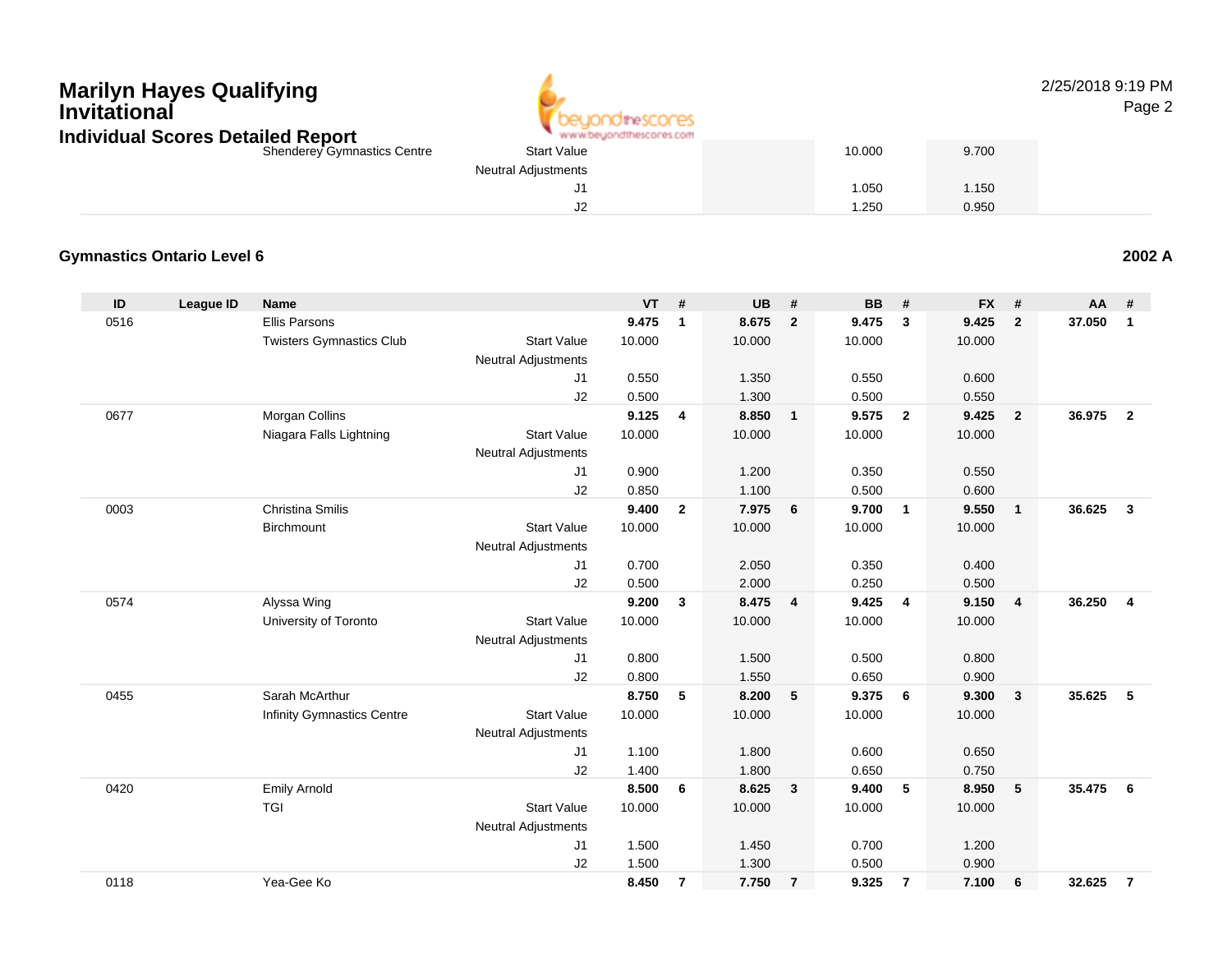## **Marilyn Hayes QualifyingInvitational**



#### 2/25/2018 9:19 PMPage 3

| <b>Individual Scores Detailed Report</b> |                            | www.beyondthescores.com |        |        |       |  |
|------------------------------------------|----------------------------|-------------------------|--------|--------|-------|--|
| <b>Shenderey Gymnastics Centre</b>       | <b>Start Value</b>         | 10.000                  | 10.000 | 10.000 | 9.200 |  |
|                                          | <b>Neutral Adjustments</b> |                         |        |        |       |  |
|                                          |                            | .700                    | 2.300  | 0.600  | 2.200 |  |
|                                          |                            | .400                    | 2.200  | 0.750  | 2.000 |  |

#### **Gymnastics Ontario Level 6**

**ID League ID Name VT # UB # BB # FX # AA #** 0483 Payton Bottomley **9.175 <sup>2</sup> 9.150 <sup>1</sup> 9.575 <sup>1</sup> 9.775 <sup>1</sup> 37.675 <sup>1</sup>** Twisters Gymnastics Clubb 3tart Value 10.000 10.000 10.000 10.000 10.000 Neutral Adjustments J1 0.850 0.900 0.400 0.250 J2 0.800 0.800 0.450 0.200 0509 Alyx Lawrynuik **9.550 <sup>1</sup> 9.000 <sup>2</sup> 9.200 <sup>6</sup> 9.325 <sup>4</sup> 37.075 <sup>2</sup>** Twisters Gymnastics Clubb 3tart Value 10.000 10.000 10.000 10.000 10.000 Neutral Adjustments J1 0.500 1.100 0.750 0.600 J2 0.400 0.900 0.850 0.750 0576 Zoe Belen Brown **8.700 <sup>3</sup> 8.625 <sup>3</sup> 9.250 <sup>4</sup> 9.500 <sup>2</sup> 36.075 <sup>3</sup>** University of Toronto Start Value 10.000 10.000 10.000 10.000 Neutral Adjustments J1 1.250 1.300 0.900 0.450 J2 1.350 1.450 0.600 0.550 0844 Nadia Amyotte **8.600 <sup>4</sup> 8.275 <sup>5</sup> 9.450 <sup>2</sup> 9.400 <sup>3</sup> 35.725 <sup>4</sup>** North Bay Apollo Start Value 10.000 10.000 10.000 10.000 Neutral Adjustments J1 1.400 1.800 0.500 0.650 J2 1.400 1.650 0.600 0.550 0423 Nireen Abunahla **8.600 <sup>4</sup> 8.600 <sup>4</sup> 9.050 <sup>7</sup> 9.400 <sup>3</sup> 35.650 <sup>5</sup>** TGI Start Valuee 10.000 10.000 10.000 10.000 Neutral Adjustments J1 1.300 1.500 1.000 0.650 J22 1.500 1.300 0.900 0.550 0113 Madison Carver **8.200 <sup>6</sup> 7.475 <sup>6</sup> 9.425 <sup>3</sup> 8.050 <sup>6</sup> 33.150 <sup>6</sup>** Shenderey Gymnastics Centre Start Value 10.000 10.000 10.000 10.000 Neutral Adjustments J1 1.900 2.450 0.650 2.100 J2 1.700 2.600 0.500 1.800 0066Abigail Dykstra **8.300 <sup>5</sup> 6.800 <sup>7</sup> 9.225 <sup>5</sup> 8.300 <sup>5</sup> 32.625 <sup>7</sup>**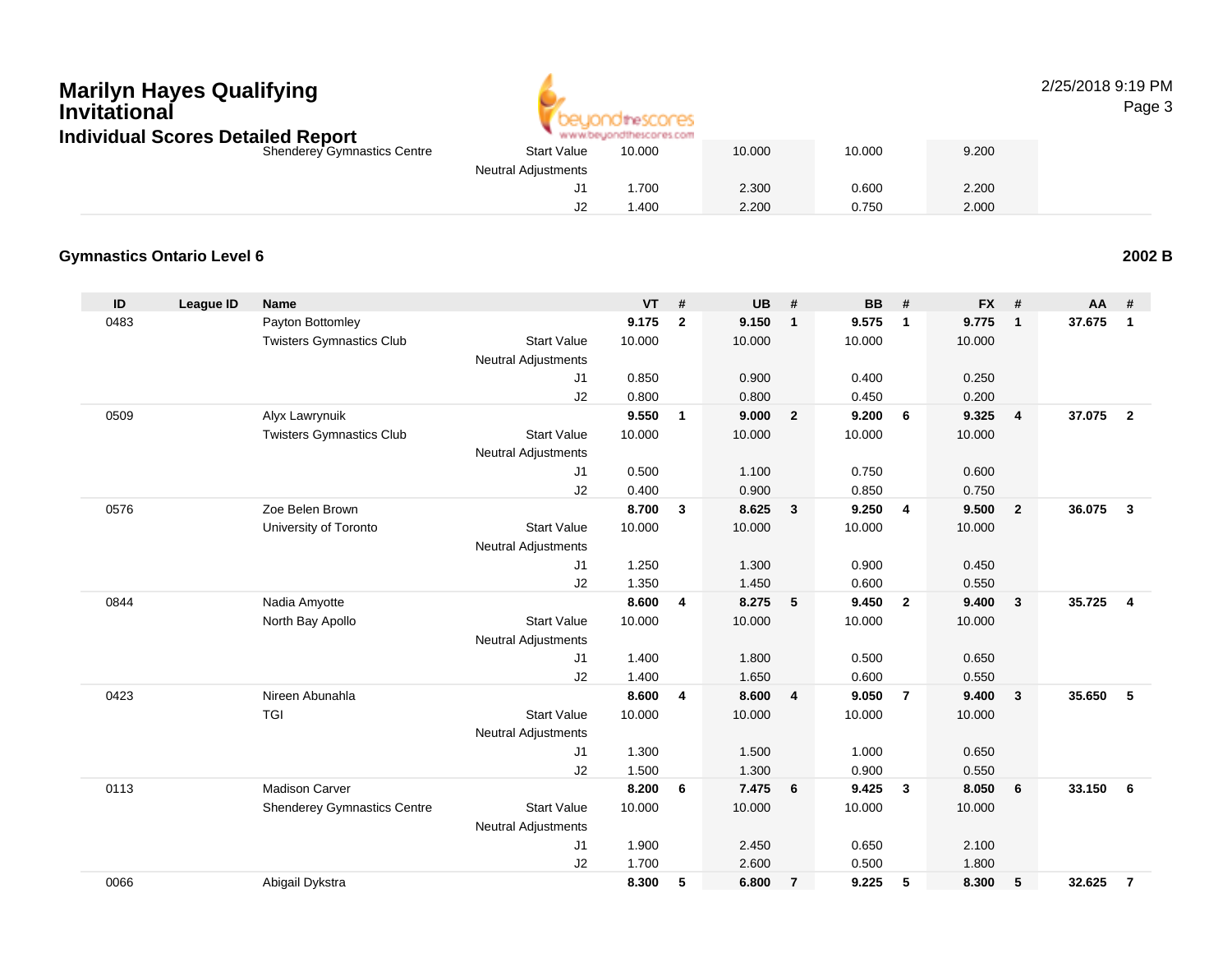

#### 2/25/2018 9:19 PMPage 4

| ndividual Scores Detailed Report |                            | www.beyondthescores.com |        |        |        |  |
|----------------------------------|----------------------------|-------------------------|--------|--------|--------|--|
| Cayuga Gymnastics Club           | <b>Start Value</b>         | 10.000                  | 10.000 | 10.000 | 10.000 |  |
|                                  | <b>Neutral Adjustments</b> |                         |        |        |        |  |
|                                  | J                          | .700                    | 3.100  | 0.900  | .600   |  |
|                                  | JZ                         | .700                    | 3.300  | 0.650  | .800   |  |

#### **Gymnastics Ontario Level 6**

**ID League ID Name VT # UB # BB # FX # AA #** 0517 Kennedy Peddie **9.525 <sup>2</sup> 9.475 <sup>1</sup> 9.225 <sup>6</sup> 9.625 <sup>1</sup> 37.850 <sup>1</sup>** Twisters Gymnastics Clubb 3tart Value 10.000 10.000 10.000 10.000 10.000 Neutral Adjustments J1 0.500 0.500 0.850 0.350 J2 0.450 0.550 0.700 0.400 0939 Bella Casemore **9.300 <sup>5</sup> 9.150 <sup>2</sup> 9.675 <sup>1</sup> 9.250 <sup>4</sup> 37.375 <sup>2</sup>** Dancemakers Gymnastics Start Valuee 10.000 10.000 10.000 10.000 Neutral Adjustments J1 0.650 0.800 0.300 0.750 J2 0.750 0.900 0.350 0.750 0531 Sophie Sullivan **9.600 <sup>1</sup> 8.950 <sup>3</sup> 9.175 <sup>7</sup> 9.500 <sup>2</sup> 37.225 <sup>3</sup>** Twisters Gymnastics Clubb 3tart Value 10.000 10.000 10.000 10.000 10.000 Neutral Adjustments J1 0.450 0.900 0.650 0.500 J22 0.350 1.200 1.000 0.500 0043 Hannah Fabik **9.450 <sup>3</sup> 8.875 <sup>5</sup> 9.550 <sup>2</sup> 9.175 <sup>7</sup> 37.050 <sup>4</sup> Birchmount**  Start Valuee 10.000 10.000 10.000 10.000 Neutral Adjustments J1 0.500 1.050 0.400 0.900 J2 0.600 1.200 0.500 0.750 0452 Lucy Pothier **9.250 <sup>7</sup> 8.925 <sup>4</sup> 9.475 <sup>3</sup> 9.300 <sup>3</sup> 36.950 <sup>5</sup>** Infinity Gymnastics Centre Start Value 10.000 10.000 10.000 10.000 Neutral Adjustments J1 0.750 1.200 0.500 0.600 J2 0.750 0.950 0.550 0.800 0019 Hannah Boyd **9.325 <sup>4</sup> 8.875 <sup>5</sup> 9.475 <sup>3</sup> 9.225 <sup>5</sup> 36.900 <sup>6</sup> Birchmount**  Start Valuee 10.000 10.000 10.000 10.000 Neutral Adjustments J1 0.750 1.150 0.500 0.700 J2 0.600 1.100 0.550 0.850 0658Ashtynn Caldwell **9.275 <sup>6</sup> 8.725 <sup>6</sup> 9.375 <sup>4</sup> 9.175 <sup>7</sup> 36.550 <sup>7</sup>**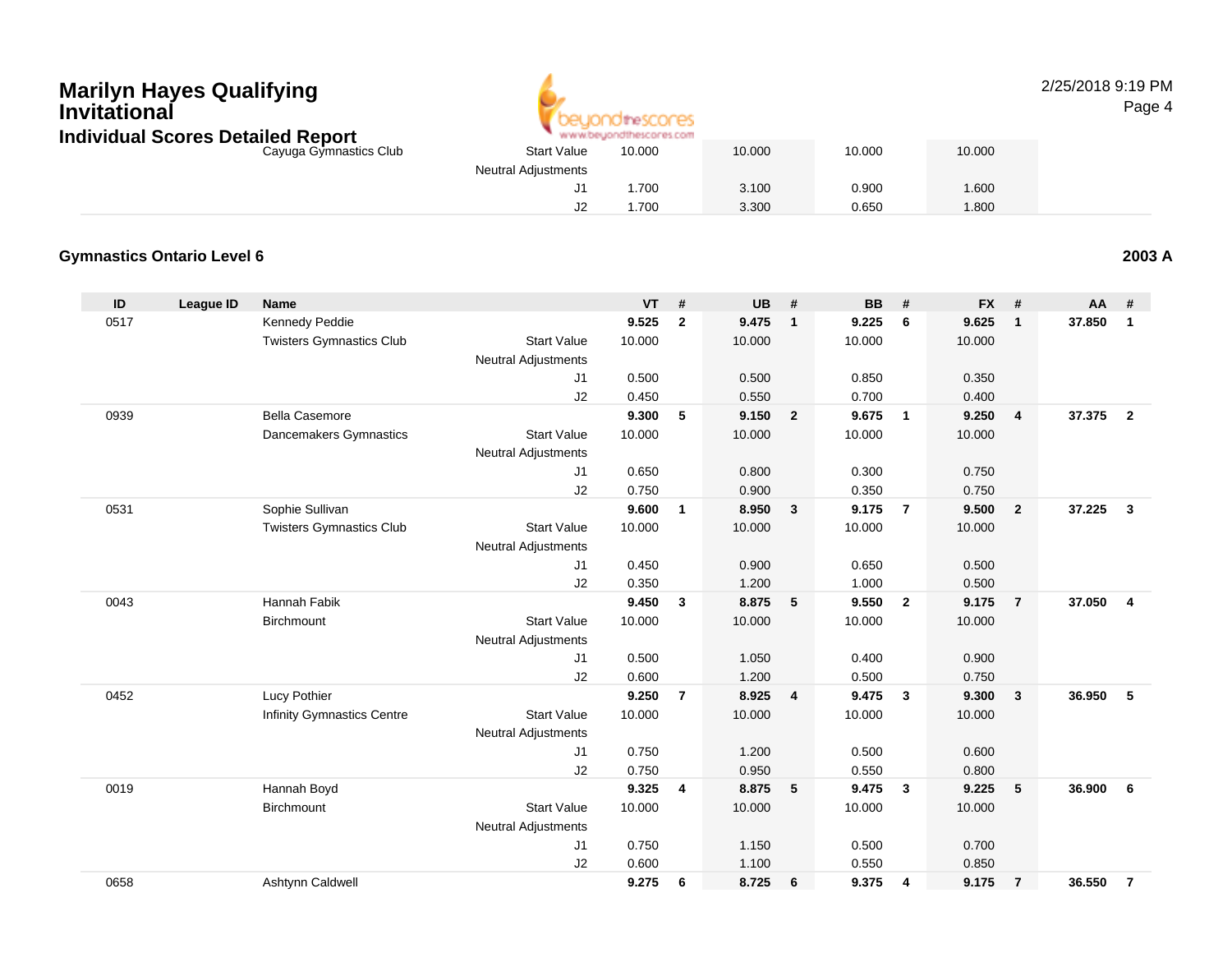

2/25/2018 9:19 PMPage 5

| idividual Scores Detalled Report |                                    |                            | . M.M.M.DB/TOURISCOLB7.COM |    |         |         |    |         |        |     |
|----------------------------------|------------------------------------|----------------------------|----------------------------|----|---------|---------|----|---------|--------|-----|
|                                  | Niagara Falls Lightning            | <b>Start Value</b>         | 10.000                     |    | 10.000  | 10.000  |    | 10.000  |        |     |
|                                  |                                    | <b>Neutral Adjustments</b> |                            |    |         |         |    |         |        |     |
|                                  |                                    | J1                         | 0.650                      |    | 1.350   | 0.650   |    | 0.850   |        |     |
|                                  |                                    | J2                         | 0.800                      |    | 1.200   | 0.600   |    | 0.800   |        |     |
| 0532                             | Paige Sze                          |                            | 9.075                      | 9  | 8.125 7 | 9.250   | -5 | 9.200 6 | 35.650 | - 8 |
|                                  | <b>Twisters Gymnastics Club</b>    | <b>Start Value</b>         | 10.000                     |    | 9.500   | 10.000  |    | 10.000  |        |     |
|                                  |                                    | <b>Neutral Adjustments</b> |                            |    |         |         |    |         |        |     |
|                                  |                                    | J1                         | 0.900                      |    | 1.500   | 0.800   |    | 0.700   |        |     |
|                                  |                                    | J2                         | 0.950                      |    | 1.250   | 0.700   |    | 0.900   |        |     |
| 0121                             | Amanda Samuels                     |                            | 9.100                      | -8 | 7.375 8 | 9.375 4 |    | 9.150 8 | 35.000 | - 9 |
|                                  | <b>Shenderey Gymnastics Centre</b> | <b>Start Value</b>         | 10.000                     |    | 9.500   | 10.000  |    | 10.000  |        |     |
|                                  |                                    | <b>Neutral Adjustments</b> |                            |    |         |         |    |         |        |     |
|                                  |                                    | J1                         | 0.900                      |    | 2.100   | 0.600   |    | 0.850   |        |     |
|                                  |                                    | J2                         | 0.900                      |    | 2.150   | 0.650   |    | 0.850   |        |     |

#### **Gymnastics Ontario Level 6**

| ID   | League ID | <b>Name</b>                     |                            | <b>VT</b> | #            | <b>UB</b> | #              | <b>BB</b> | #            | <b>FX</b> | #              | AA     | #              |
|------|-----------|---------------------------------|----------------------------|-----------|--------------|-----------|----------------|-----------|--------------|-----------|----------------|--------|----------------|
| 0525 |           | Katrina Sawicki                 |                            | 9.625     | 1            | 9.125     | $\mathbf{3}$   | 9.600     | $\mathbf 1$  | 9.425     | $\overline{2}$ | 37.775 | $\overline{1}$ |
|      |           | <b>Twisters Gymnastics Club</b> | <b>Start Value</b>         | 10.000    |              | 10.000    |                | 10.000    |              | 10.000    |                |        |                |
|      |           |                                 | <b>Neutral Adjustments</b> |           |              |           |                |           |              |           |                |        |                |
|      |           |                                 | J1                         | 0.400     |              | 0.800     |                | 0.400     |              | 0.550     |                |        |                |
|      |           |                                 | J2                         | 0.350     |              | 0.950     |                | 0.400     |              | 0.600     |                |        |                |
| 0194 |           | Julianna Quijada                |                            | 9.450     | $\mathbf{2}$ | 9.350     | $\mathbf{1}$   | 8.800     | -5           | 9.475     | $\mathbf{1}$   | 37.075 | $\overline{2}$ |
|      |           | Alliston Gymnastics Club        | <b>Start Value</b>         | 10.000    |              | 10.000    |                | 10.000    |              | 10.000    |                |        |                |
|      |           |                                 | <b>Neutral Adjustments</b> |           |              |           |                |           |              |           |                |        |                |
|      |           |                                 | J <sub>1</sub>             | 0.450     |              | 0.700     |                | 1.050     |              | 0.550     |                |        |                |
|      |           |                                 | J2                         | 0.650     |              | 0.600     |                | 1.350     |              | 0.500     |                |        |                |
| 0165 |           | Hanna Lopes                     |                            | 9.175     | 3            | 9.250     | $\overline{2}$ | 9.350     | $\mathbf{3}$ | 9.075     | 5              | 36.850 | 3              |
|      |           | <b>T-Dot Tumblers</b>           | <b>Start Value</b>         | 10.000    |              | 10.000    |                | 10.000    |              | 10.000    |                |        |                |
|      |           |                                 | Neutral Adjustments        |           |              |           |                |           |              | $-0.100$  |                |        |                |
|      |           |                                 | J1                         | 0.800     |              | 0.700     |                | 0.700     |              | 0.950     |                |        |                |
|      |           |                                 | J2                         | 0.850     |              | 0.800     |                | 0.600     |              | 0.700     |                |        |                |
| 0957 |           | Avery Tick                      |                            | 9.150     | 4            | 9.000     | 4              | 8.775     | 6            | 9.300     | $\mathbf{3}$   | 36.225 | -4             |
|      |           | Gyros Gymnastics                | <b>Start Value</b>         | 10.000    |              | 10.000    |                | 10.000    |              | 10.000    |                |        |                |
|      |           |                                 | <b>Neutral Adjustments</b> |           |              |           |                |           |              |           |                |        |                |
|      |           |                                 | J <sub>1</sub>             | 0.750     |              | 1.100     |                | 1.250     |              | 0.750     |                |        |                |
|      |           |                                 | J <sub>2</sub>             | 0.950     |              | 0.900     |                | 1.200     |              | 0.650     |                |        |                |
| 0180 |           | Maya Crespi                     |                            | 9.000     | 6            | 8.650     | 5              | 8.650     | -7           | 9.150     | $\overline{4}$ | 35.450 | 5              |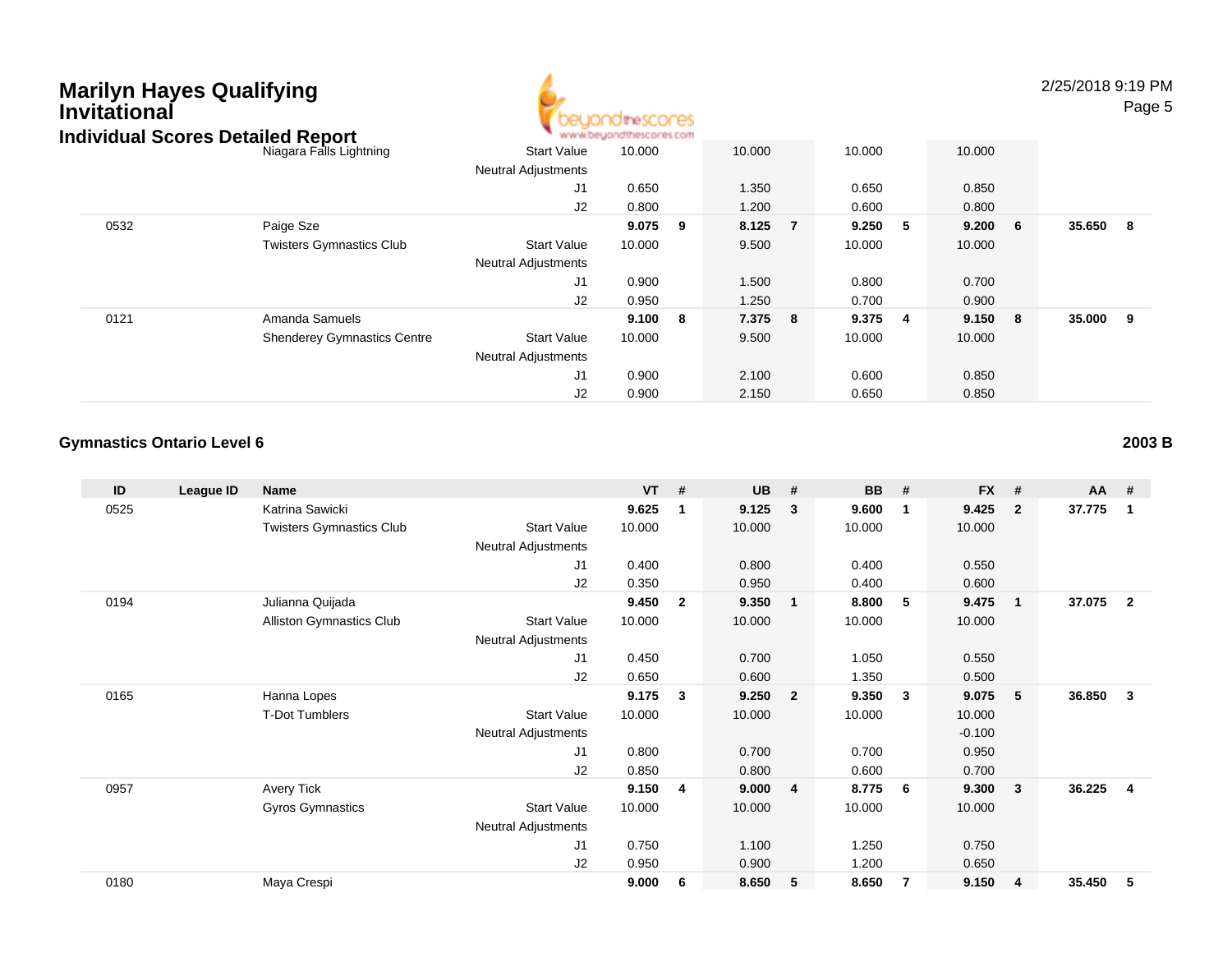

2/25/2018 9:19 PMPage 6

| idividual Scores Detalled Report |                                     |                            | . M.M.M.DB/TOURNOOLB3/COLL |   |         |    |           |           |        |                |
|----------------------------------|-------------------------------------|----------------------------|----------------------------|---|---------|----|-----------|-----------|--------|----------------|
|                                  | Vaughan Gymnastics Club             | <b>Start Value</b>         | 10.000                     |   | 10.000  |    | 10.000    | 10.000    |        |                |
|                                  |                                     | <b>Neutral Adjustments</b> |                            |   |         |    |           |           |        |                |
|                                  |                                     | J1                         | 1.100                      |   | 1.200   |    | 1.500     | 0.950     |        |                |
|                                  |                                     | J <sub>2</sub>             | 0.900                      |   | 1.500   |    | 1.200     | 0.750     |        |                |
| 0116                             | Amanda Condari                      |                            | 9.025                      | 5 | 7.900 6 |    | 9.150 4   | $9.025$ 6 | 35.100 | 6              |
|                                  | <b>Shenderey Gymnastics Centre</b>  | <b>Start Value</b>         | 10.000                     |   | 10.000  |    | 10.000    | 10.000    |        |                |
|                                  |                                     | <b>Neutral Adjustments</b> |                            |   |         |    |           |           |        |                |
|                                  |                                     | J1                         | 0.950                      |   | 1.900   |    | 0.900     | 0.950     |        |                |
|                                  |                                     | J <sub>2</sub>             | 1.000                      |   | 2.300   |    | 0.800     | 1.000     |        |                |
| 0598                             | Dreah LaForme                       |                            | 9.025                      | 5 | 7.250   | -7 | $9.425$ 2 | 9.150 4   | 34.850 | $\overline{7}$ |
|                                  | <b>Brantford Gymnastics Academy</b> | <b>Start Value</b>         | 10.000                     |   | 9.500   |    | 10.000    | 10.000    |        |                |
|                                  |                                     | <b>Neutral Adjustments</b> |                            |   |         |    |           |           |        |                |
|                                  |                                     | J1                         | 1.000                      |   | 2.000   |    | 0.550     | 0.900     |        |                |
|                                  |                                     | J2                         | 0.950                      |   | 2.500   |    | 0.600     | 0.800     |        |                |

#### **Gymnastics Ontario Level 6**

| ID   | League ID | <b>Name</b>                     |                            | <b>VT</b> | #            | <b>UB</b> | #               | <b>BB</b> | #              | <b>FX</b> | #           | AA     | #                       |
|------|-----------|---------------------------------|----------------------------|-----------|--------------|-----------|-----------------|-----------|----------------|-----------|-------------|--------|-------------------------|
| 0035 |           | Alia Salau                      |                            | 9.375     | $\mathbf{2}$ | 9.350     | $\mathbf{1}$    | 9.600     | $\overline{1}$ | 9.300     | 5           | 37.625 | $\mathbf{1}$            |
|      |           | Birchmount                      | <b>Start Value</b>         | 10.000    |              | 10.000    |                 | 10.000    |                | 10.000    |             |        |                         |
|      |           |                                 | <b>Neutral Adjustments</b> |           |              |           |                 |           |                |           |             |        |                         |
|      |           |                                 | J1                         | 0.650     |              | 0.700     |                 | 0.400     |                | 0.800     |             |        |                         |
|      |           |                                 | J2                         | 0.600     |              | 0.600     |                 | 0.400     |                | 0.600     |             |        |                         |
| 0476 |           | Maija Alberts                   |                            | 9.150     | 4            | 8.900     | 3               | 9.450     | $\overline{2}$ | 9.400     | 3           | 36.900 | $\overline{2}$          |
|      |           | <b>Twisters Gymnastics Club</b> | <b>Start Value</b>         | 10.000    |              | 10.000    |                 | 10.000    |                | 10.000    |             |        |                         |
|      |           |                                 | <b>Neutral Adjustments</b> |           |              |           |                 |           |                |           |             |        |                         |
|      |           |                                 | J <sub>1</sub>             | 0.900     |              | 1.100     |                 | 0.550     |                | 0.600     |             |        |                         |
|      |           |                                 | J <sub>2</sub>             | 0.800     |              | 1.100     |                 | 0.550     |                | 0.600     |             |        |                         |
| 0414 |           | Ella Bulley                     |                            | 9.250     | 3            | 9.025     | $\overline{2}$  | 9.050     | - 6            | 9.500     | $\mathbf 1$ | 36.825 | $\overline{\mathbf{3}}$ |
|      |           | <b>TGI</b>                      | <b>Start Value</b>         | 10.000    |              | 10.000    |                 | 10.000    |                | 10.000    |             |        |                         |
|      |           |                                 | Neutral Adjustments        |           |              |           |                 |           |                |           |             |        |                         |
|      |           |                                 | J1                         | 0.800     |              | 0.950     |                 | 1.050     |                | 0.550     |             |        |                         |
|      |           |                                 | J2                         | 0.700     |              | 1.000     |                 | 0.850     |                | 0.450     |             |        |                         |
| 0182 |           | Mia Martinson                   |                            | 9.400     | 1            | 8.700     | $6\overline{6}$ | 9.275     | 5              | 9.200     | 6           | 36.575 | -4                      |
|      |           | Vaughan Gymnastics Club         | <b>Start Value</b>         | 10.000    |              | 10.000    |                 | 10.000    |                | 10.000    |             |        |                         |
|      |           |                                 | <b>Neutral Adjustments</b> |           |              |           |                 |           |                |           |             |        |                         |
|      |           |                                 | J1                         | 0.550     |              | 1.400     |                 | 0.850     |                | 0.800     |             |        |                         |
|      |           |                                 | J <sub>2</sub>             | 0.650     |              | 1.200     |                 | 0.600     |                | 0.800     |             |        |                         |
| 0846 |           | Nicole Stevenson                |                            | 8.950     | 7            | 8.700     | 6               | 9.275     | 5              | 9.175     | 7           | 36.100 | 5                       |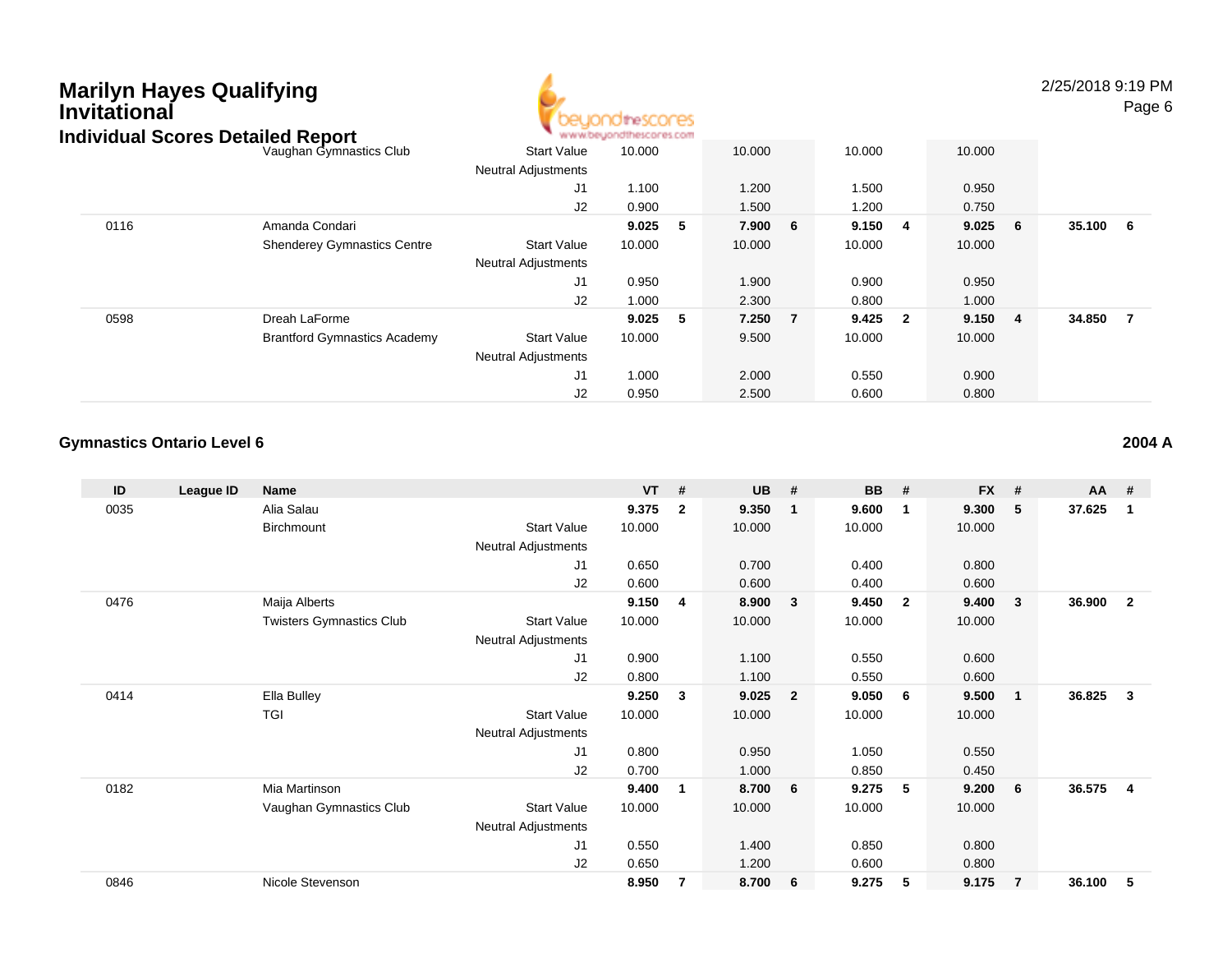| <b>Marilyn Hayes Qualifying</b><br><b>Invitational</b><br><b>Individual Scores Detailed Report</b> |                                    |                            | beyondthescores<br>www.beyondthescores.com |     |        |                |        |                |        |                | 2/25/2018 9:19 PM | Page 7         |
|----------------------------------------------------------------------------------------------------|------------------------------------|----------------------------|--------------------------------------------|-----|--------|----------------|--------|----------------|--------|----------------|-------------------|----------------|
|                                                                                                    | North Bay Apollo                   | <b>Start Value</b>         | 10.000                                     |     | 10.000 |                | 10.000 |                | 10.000 |                |                   |                |
|                                                                                                    |                                    | <b>Neutral Adjustments</b> |                                            |     |        |                |        |                |        |                |                   |                |
|                                                                                                    |                                    | J <sub>1</sub>             | 1.050                                      |     | 1.250  |                | 0.700  |                | 0.750  |                |                   |                |
|                                                                                                    |                                    | J2                         | 1.050                                      |     | 1.350  |                | 0.750  |                | 0.900  |                |                   |                |
| 0048                                                                                               | <b>Olivia Sawler</b>               |                            | 9.125                                      | 5   | 8.775  | 5              | 8.575  | $\overline{7}$ | 9.175  | $\overline{7}$ | 35.650            | 6              |
|                                                                                                    | Birchmount                         | <b>Start Value</b>         | 10.000                                     |     | 10.000 |                | 10.000 |                | 10.000 |                |                   |                |
|                                                                                                    |                                    | Neutral Adjustments        |                                            |     |        |                |        |                |        |                |                   |                |
|                                                                                                    |                                    | J <sub>1</sub>             | 0.800                                      |     | 1.250  |                | 1.500  |                | 0.800  |                |                   |                |
|                                                                                                    |                                    | J2                         | 0.950                                      |     | 1.200  |                | 1.350  |                | 0.850  |                |                   |                |
| 0475                                                                                               | Amanda Alberts                     |                            | 9.050                                      | - 6 | 7.825  | $\overline{7}$ | 9.325  | -4             | 9.375  | $\overline{4}$ | 35.575            | $\overline{7}$ |
|                                                                                                    | <b>Twisters Gymnastics Club</b>    | <b>Start Value</b>         | 10.000                                     |     | 9.500  |                | 10.000 |                | 10.000 |                |                   |                |
|                                                                                                    |                                    | Neutral Adjustments        |                                            |     |        |                |        |                |        |                |                   |                |
|                                                                                                    |                                    | J <sub>1</sub>             | 0.950                                      |     | 1.650  |                | 0.600  |                | 0.600  |                |                   |                |
|                                                                                                    |                                    | J2                         | 0.950                                      |     | 1.700  |                | 0.750  |                | 0.650  |                |                   |                |
| 0075                                                                                               | Jasmine Stokes                     |                            | 8.525                                      | - 9 | 7.475  | 8              | 9.425  | $\mathbf{3}$   | 9.425  | $\overline{2}$ | 34.850            | 8              |
|                                                                                                    | <b>Shenderey Gymnastics Centre</b> | <b>Start Value</b>         | 10.000                                     |     | 9.500  |                | 10.000 |                | 10.000 |                |                   |                |
|                                                                                                    |                                    | <b>Neutral Adjustments</b> |                                            |     |        |                |        |                |        |                |                   |                |
|                                                                                                    |                                    | J1                         | 1.600                                      |     | 2.000  |                | 0.550  |                | 0.600  |                |                   |                |
|                                                                                                    |                                    | J2                         | 1.350                                      |     | 2.050  |                | 0.600  |                | 0.550  |                |                   |                |
| 0579                                                                                               | <b>Tiara Sutton</b>                |                            | 8.825                                      | - 8 | 8.875  | $\overline{4}$ | 8.400  | - 8            | 8.600  | 8              | 34.700            | 9              |
|                                                                                                    | <b>Ultimate Gymnastics</b>         | <b>Start Value</b>         | 10.000                                     |     | 10.000 |                | 10.000 |                | 10.000 |                |                   |                |
|                                                                                                    |                                    | Neutral Adjustments        |                                            |     |        |                |        |                |        |                |                   |                |
|                                                                                                    |                                    | J <sub>1</sub>             | 1.200                                      |     | 1.200  |                | 1.800  |                | 1.300  |                |                   |                |
|                                                                                                    |                                    | J2                         | 1.150                                      |     | 1.050  |                | 1.400  |                | 1.500  |                |                   |                |

#### **Gymnastics Ontario Level 6**

| ID   | League ID | <b>Name</b>                         |                            | $VT$ #          |   | <b>UB</b> | #                       | <b>BB</b> | #                       | $FX$ # |                         | $AA$ # |                         |
|------|-----------|-------------------------------------|----------------------------|-----------------|---|-----------|-------------------------|-----------|-------------------------|--------|-------------------------|--------|-------------------------|
| 0599 |           | Jaina Pandohie                      |                            | $9.125 \quad 3$ |   | 9.325     |                         | 9.675     | $\blacksquare$          | 9.475  |                         | 37.600 |                         |
|      |           | <b>Brantford Gymnastics Academy</b> | <b>Start Value</b>         | 10.000          |   | 10.000    |                         | 10.000    |                         | 10.000 |                         |        |                         |
|      |           |                                     | <b>Neutral Adjustments</b> |                 |   |           |                         |           |                         |        |                         |        |                         |
|      |           |                                     | J1                         | 0.900           |   | 0.750     |                         | 0.300     |                         | 0.450  |                         |        |                         |
|      |           |                                     | J2                         | 0.850           |   | 0.600     |                         | 0.350     |                         | 0.600  |                         |        |                         |
| 0572 |           | Matilda Walker                      |                            | 9.325           |   | 9.150     | $\overline{\mathbf{2}}$ | 9.525     | $\overline{\mathbf{2}}$ | 9.325  | $_{3}$                  | 37.325 | $\overline{\mathbf{2}}$ |
|      |           | University of Toronto               | <b>Start Value</b>         | 10.000          |   | 10.000    |                         | 10.000    |                         | 10.000 |                         |        |                         |
|      |           |                                     | <b>Neutral Adjustments</b> |                 |   |           |                         |           |                         |        |                         |        |                         |
|      |           |                                     | J1                         | 0.650           |   | 0.950     |                         | 0.500     |                         | 0.650  |                         |        |                         |
|      |           |                                     | J <sub>2</sub>             | 0.700           |   | 0.750     |                         | 0.450     |                         | 0.700  |                         |        |                         |
| 0084 |           | Alexandra Eenling                   |                            | 8.650           | 8 | 9.150     | $\overline{\mathbf{2}}$ | 9.000     | -8                      | 9.450  | $\overline{\mathbf{2}}$ | 36.250 | - 3                     |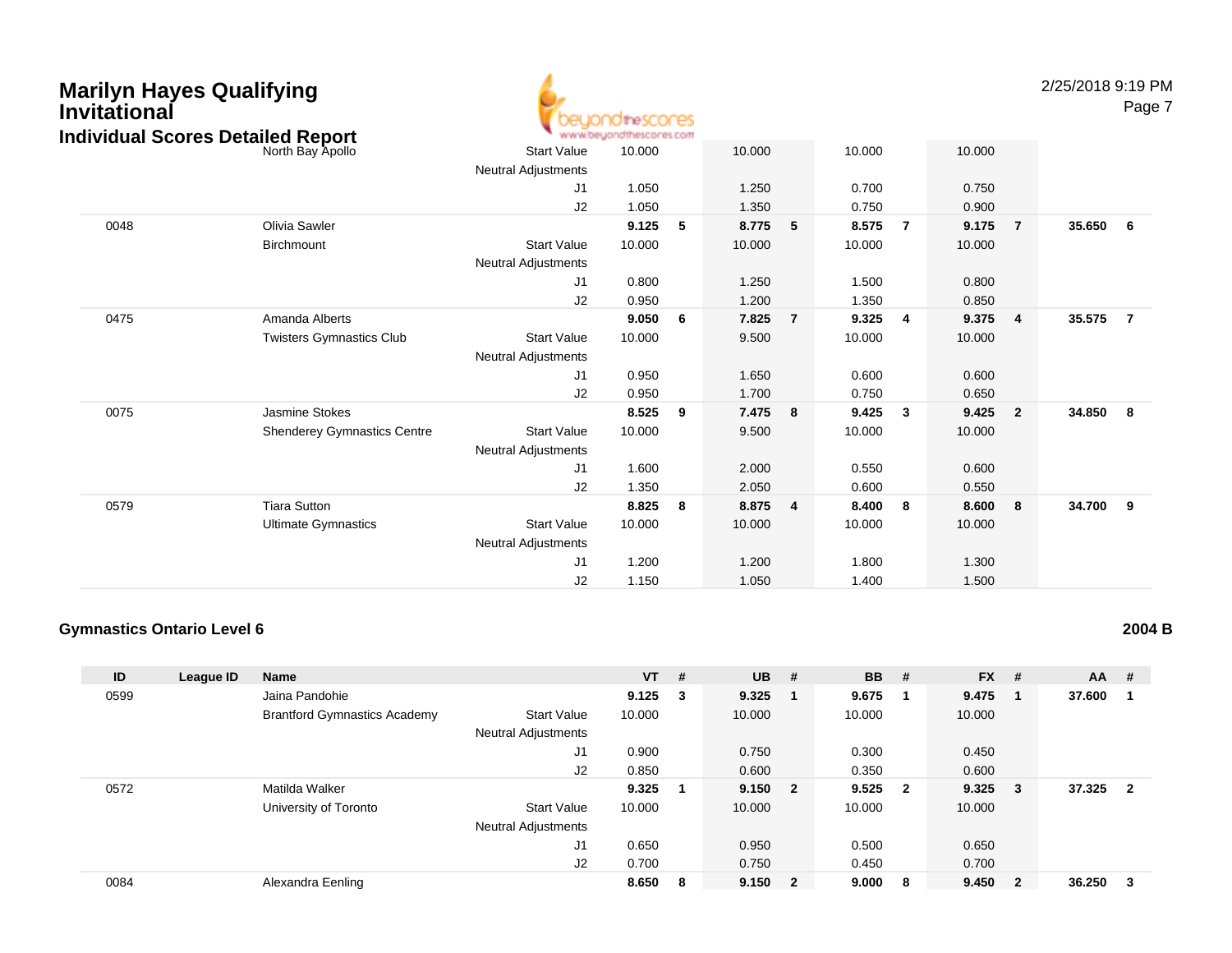| <b>Marilyn Hayes Qualifying</b><br><b>Invitational</b> |
|--------------------------------------------------------|
| Individual Scores Detailed Rep                         |



2/25/2018 9:19 PMPage 8

|      | Individual Scores Detailed Report |                            | www.beyondthescores.com |                         |        |                 |        |                |        |                         |        |                 |
|------|-----------------------------------|----------------------------|-------------------------|-------------------------|--------|-----------------|--------|----------------|--------|-------------------------|--------|-----------------|
|      | Shenderey Gymnastics Centre       | <b>Start Value</b>         | 10.000                  |                         | 10.000 |                 | 10.000 |                | 10.000 |                         |        |                 |
|      |                                   | <b>Neutral Adjustments</b> |                         |                         |        |                 |        |                |        |                         |        |                 |
|      |                                   | J <sub>1</sub>             | 1.450                   |                         | 0.800  |                 | 0.900  |                | 0.650  |                         |        |                 |
|      |                                   | J <sub>2</sub>             | 1.250                   |                         | 0.900  |                 | 1.100  |                | 0.450  |                         |        |                 |
| 0453 | <b>Bailey Spring</b>              |                            | 9.050                   | $\overline{\mathbf{4}}$ | 8.550  | 4               | 9.475  | $\mathbf{3}$   | 9.125  | 6                       | 36.200 | $\overline{4}$  |
|      | Infinity Gymnastics Centre        | <b>Start Value</b>         | 10.000                  |                         | 10.000 |                 | 10.000 |                | 10.000 |                         |        |                 |
|      |                                   | <b>Neutral Adjustments</b> |                         |                         |        |                 |        |                |        |                         |        |                 |
|      |                                   | J1                         | 0.900                   |                         | 1.450  |                 | 0.450  |                | 0.800  |                         |        |                 |
|      |                                   | J2                         | 1.000                   |                         | 1.450  |                 | 0.600  |                | 0.950  |                         |        |                 |
| 0568 | Jorja Garcelon                    |                            | 8.925                   | $\overline{7}$          | 8.600  | $\mathbf{3}$    | 8.900  | 9              | 9.300  | $\overline{\mathbf{4}}$ | 35.725 | - 5             |
|      | University of Toronto             | <b>Start Value</b>         | 10.000                  |                         | 10.000 |                 | 10.000 |                | 10.000 |                         |        |                 |
|      |                                   | <b>Neutral Adjustments</b> |                         |                         |        |                 |        |                |        |                         |        |                 |
|      |                                   | J <sub>1</sub>             | 1.100                   |                         | 1.400  |                 | 1.000  |                | 0.600  |                         |        |                 |
|      |                                   | J2                         | 1.050                   |                         | 1.400  |                 | 1.200  |                | 0.800  |                         |        |                 |
| 0131 | Kylie McCutcheon                  |                            | 9.200                   | $\overline{2}$          | 8.250  | $5\phantom{.0}$ | 9.225  | 5              | 9.025  | $\bf{8}$                | 35.700 | $6\phantom{1}6$ |
|      | Georgian Bay Phoenix Gymnastics   | <b>Start Value</b>         | 10.000                  |                         | 10.000 |                 | 10.000 |                | 10.000 |                         |        |                 |
|      |                                   | Neutral Adjustments        |                         |                         |        |                 |        |                |        |                         |        |                 |
|      |                                   | J1                         | 0.700                   |                         | 1.700  |                 | 0.700  |                | 1.050  |                         |        |                 |
|      |                                   | J2                         | 0.900                   |                         | 1.800  |                 | 0.850  |                | 0.900  |                         |        |                 |
| 0179 | Nicole Caravaggio                 |                            | 9.125                   | $\mathbf{3}$            | 7.950  | 6               | 9.325  | 4              | 9.100  | $\overline{7}$          | 35.500 | $\overline{7}$  |
|      | Vaughan Gymnastics Club           | <b>Start Value</b>         | 10.000                  |                         | 9.500  |                 | 10.000 |                | 10.000 |                         |        |                 |
|      |                                   | <b>Neutral Adjustments</b> |                         |                         |        |                 |        |                |        |                         |        |                 |
|      |                                   | J <sub>1</sub>             | 0.800                   |                         | 1.500  |                 | 0.800  |                | 1.000  |                         |        |                 |
|      |                                   | J2                         | 0.950                   |                         | 1.600  |                 | 0.550  |                | 0.800  |                         |        |                 |
| 0845 | Kayla Pyne                        |                            | 9.025                   | 5                       | 7.800  | $\overline{7}$  | 9.200  | 6              | 8.975  | $\overline{9}$          | 35.000 | 8               |
|      | North Bay Apollo                  | <b>Start Value</b>         | 10.000                  |                         | 9.500  |                 | 10.000 |                | 10.000 |                         |        |                 |
|      |                                   | Neutral Adjustments        |                         |                         |        |                 |        |                |        |                         |        |                 |
|      |                                   | J <sub>1</sub>             | 0.850                   |                         | 1.600  |                 | 0.900  |                | 1.150  |                         |        |                 |
|      |                                   | J2                         | 1.100                   |                         | 1.800  |                 | 0.700  |                | 0.900  |                         |        |                 |
| 0133 | Amelia Jensen                     |                            | 8.950                   | 6                       | 7.450  | 8               | 9.100  | $\overline{7}$ | 9.275  | $-5$                    | 34.775 | 9               |
|      | Georgian Bay Phoenix Gymnastics   | <b>Start Value</b>         | 10.000                  |                         | 9.500  |                 | 10.000 |                | 10.000 |                         |        |                 |
|      |                                   | <b>Neutral Adjustments</b> |                         |                         |        |                 |        |                |        |                         |        |                 |
|      |                                   | J1                         | 1.050                   |                         | 2.100  |                 | 0.900  |                | 0.700  |                         |        |                 |
|      |                                   | J2                         | 1.050                   |                         | 2.000  |                 | 0.900  |                | 0.750  |                         |        |                 |
|      |                                   |                            |                         |                         |        |                 |        |                |        |                         |        |                 |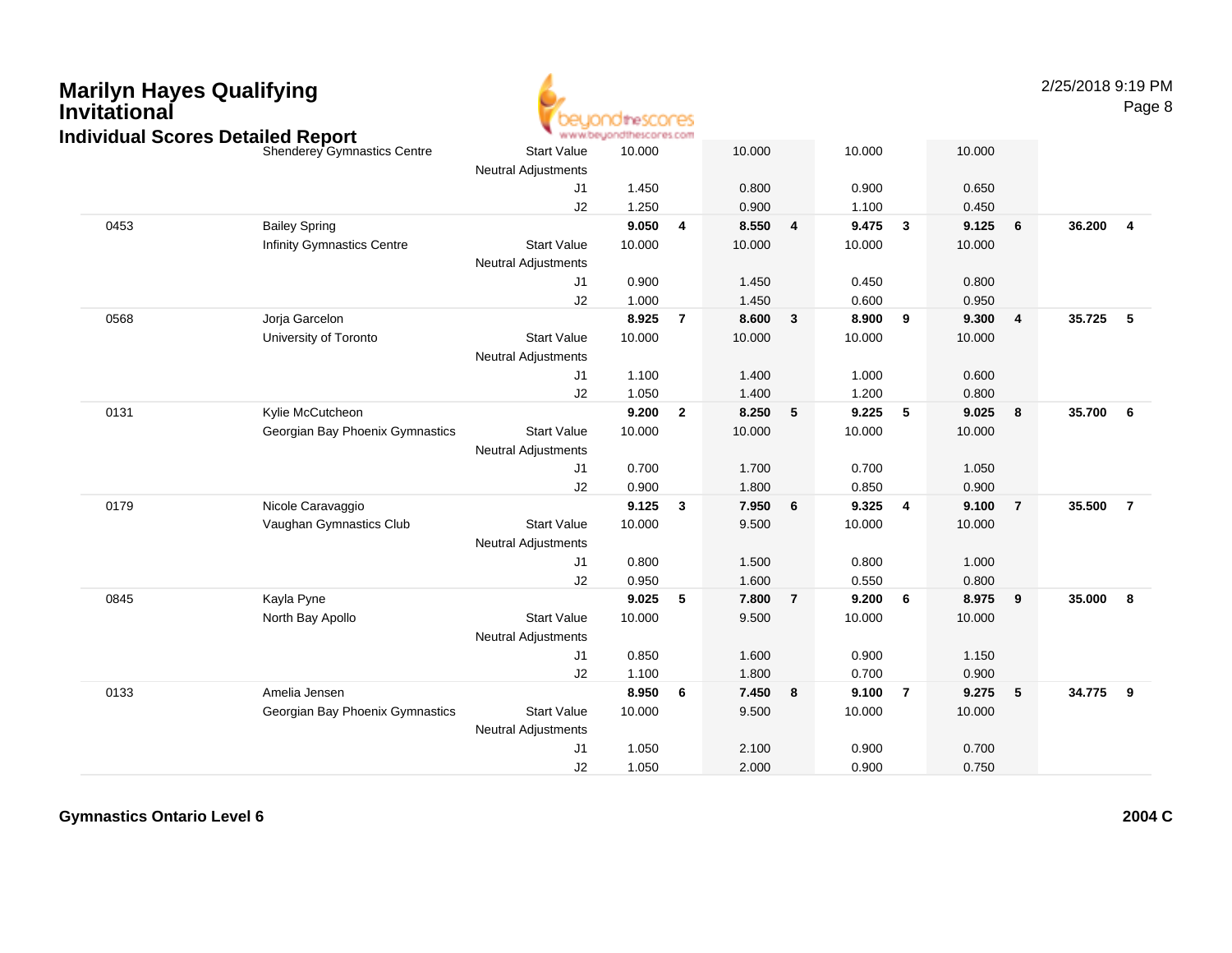| <b>Marilyn Hayes Qualifying</b><br><b>Invitational</b><br><b>Individual Scores Detailed Report</b> |                                 |                            | OtheSCOCES<br>www.beyondthescores.com |                          |              |                          |              |                          |           |                | 2/25/2018 9:19 PM |                         | Page 9 |
|----------------------------------------------------------------------------------------------------|---------------------------------|----------------------------|---------------------------------------|--------------------------|--------------|--------------------------|--------------|--------------------------|-----------|----------------|-------------------|-------------------------|--------|
| League ID<br>ID                                                                                    | <b>Name</b>                     |                            | <b>VT</b>                             | #                        | <b>UB</b>    | #                        | <b>BB</b>    | #                        | <b>FX</b> | #              | AA                | #                       |        |
| 0177                                                                                               | <b>Olivia Dinel</b>             |                            | <b>X.XXX</b>                          | $\overline{\phantom{a}}$ | <b>X.XXX</b> | $\overline{\phantom{a}}$ | <b>X.XXX</b> | $\overline{\phantom{a}}$ |           |                | 0.000             |                         |        |
| 0972                                                                                               | Diana Mohan                     |                            | 9.075                                 | 6                        | 9.525        | $\mathbf{1}$             | 9.700        | $\overline{1}$           | 9.350     | $\overline{2}$ | 37.650            | $\overline{1}$          |        |
|                                                                                                    | Kitchener-Waterloo Gymnastics   | <b>Start Value</b>         | 10.000                                |                          | 10.000       |                          | 10.000       |                          | 10.000    |                |                   |                         |        |
|                                                                                                    |                                 | <b>Neutral Adjustments</b> |                                       |                          |              |                          |              |                          |           |                |                   |                         |        |
|                                                                                                    |                                 | J1                         | 0.950                                 |                          | 0.550        |                          | 0.200        |                          | 0.700     |                |                   |                         |        |
|                                                                                                    |                                 | J2                         | 0.900                                 |                          | 0.400        |                          | 0.400        |                          | 0.600     |                |                   |                         |        |
| 0132                                                                                               | Natalie Urquhart                |                            | 9.300                                 | $\mathbf{3}$             | 9.250        | $\overline{2}$           | 9.375        | $\overline{\mathbf{3}}$  | 9.075     | 5              | 37.000            | $\overline{\mathbf{2}}$ |        |
|                                                                                                    | Georgian Bay Phoenix Gymnastics | <b>Start Value</b>         | 10.000                                |                          | 10.000       |                          | 10.000       |                          | 10.000    |                |                   |                         |        |
|                                                                                                    |                                 | <b>Neutral Adjustments</b> |                                       |                          |              |                          |              |                          |           |                |                   |                         |        |
|                                                                                                    |                                 | J1                         | 0.650                                 |                          | 0.600        |                          | 0.500        |                          | 0.950     |                |                   |                         |        |
|                                                                                                    |                                 | J2                         | 0.750                                 |                          | 0.900        |                          | 0.750        |                          | 0.900     |                |                   |                         |        |
| 0206                                                                                               | Meagan Deyell                   |                            | 9.300                                 | $\mathbf{3}$             | 9.100        | $\mathbf{3}$             | 9.175        | 6                        | 9.200     | $\mathbf{3}$   | 36.775            | $\overline{\mathbf{3}}$ |        |
|                                                                                                    | Dancemakers Gymnastics          | <b>Start Value</b>         | 10.000                                |                          | 9.900        |                          | 10.000       |                          | 10.000    |                |                   |                         |        |
|                                                                                                    |                                 | <b>Neutral Adjustments</b> |                                       |                          |              |                          |              |                          |           |                |                   |                         |        |
|                                                                                                    |                                 | J1                         | 0.700                                 |                          | 0.700        |                          | 0.750        |                          | 0.900     |                |                   |                         |        |
|                                                                                                    |                                 | J2                         | 0.700                                 |                          | 0.900        |                          | 0.900        |                          | 0.700     |                |                   |                         |        |
| 0971                                                                                               | Aurora Rueffer                  |                            | 9.325                                 | $\overline{2}$           | 8.775        | 5                        | 9.200        | $-5$                     | 9.375     | $\mathbf{1}$   | 36.675            | $\overline{4}$          |        |
|                                                                                                    | Kitchener-Waterloo Gymnastics   | <b>Start Value</b>         | 10.000                                |                          | 10.000       |                          | 10.000       |                          | 10.000    |                |                   |                         |        |
|                                                                                                    |                                 | <b>Neutral Adjustments</b> |                                       |                          |              |                          |              |                          |           |                |                   |                         |        |
|                                                                                                    |                                 | J1                         | 0.600                                 |                          | 1.300        |                          | 0.750        |                          | 0.650     |                |                   |                         |        |
|                                                                                                    |                                 | J2                         | 0.750                                 |                          | 1.150        |                          | 0.850        |                          | 0.600     |                |                   |                         |        |
| 0205                                                                                               | <b>Bella Sutherland</b>         |                            | 9.100                                 | 5                        | 8.700        | 6                        | 9.550        | $\overline{2}$           | 9.175     | 4              | 36.525            | 5                       |        |
|                                                                                                    | Dancemakers Gymnastics          | <b>Start Value</b>         | 10.000                                |                          | 10.000       |                          | 10.000       |                          | 10.000    |                |                   |                         |        |
|                                                                                                    |                                 | <b>Neutral Adjustments</b> |                                       |                          |              |                          |              |                          |           |                |                   |                         |        |
|                                                                                                    |                                 | J1                         | 0.900                                 |                          | 1.200        |                          | 0.500        |                          | 0.750     |                |                   |                         |        |
|                                                                                                    |                                 | J2                         | 0.900                                 |                          | 1.400        |                          | 0.400        |                          | 0.900     |                |                   |                         |        |
| 0276                                                                                               | Sierra Cunha                    | <b>Start Value</b>         | 9.575<br>10.000                       | $\overline{\mathbf{1}}$  | 8.925        | $\overline{\mathbf{4}}$  | 8.925        | 8                        | 9.025     | 6              | 36.450            | 6                       |        |
|                                                                                                    | Galaxy                          |                            |                                       |                          | 10.000       |                          | 10.000       |                          | 10.000    |                |                   |                         |        |
|                                                                                                    |                                 | <b>Neutral Adjustments</b> | 0.350                                 |                          | 1.100        |                          | 1.000        |                          | 1.000     |                |                   |                         |        |
|                                                                                                    |                                 | J1<br>J2                   | 0.500                                 |                          | 1.050        |                          | 1.150        |                          | 0.950     |                |                   |                         |        |
| 0592                                                                                               | Olivia Arena                    |                            | 8.850                                 | $\overline{7}$           | 8.250        | $\overline{7}$           | 9.350        | $\overline{4}$           | 9.025     | 6              | 35.475            | $\overline{7}$          |        |
|                                                                                                    | <b>Ultimate Gymnastics</b>      | Start Value                | 10.000                                |                          | 9.500        |                          | 10.000       |                          | 10.000    |                |                   |                         |        |
|                                                                                                    |                                 | <b>Neutral Adjustments</b> |                                       |                          |              |                          |              |                          |           |                |                   |                         |        |
|                                                                                                    |                                 | J1                         | 1.200                                 |                          | 1.250        |                          | 0.700        |                          | 1.050     |                |                   |                         |        |
|                                                                                                    |                                 | J2                         | 1.100                                 |                          | 1.250        |                          | 0.600        |                          | 0.900     |                |                   |                         |        |
| 0196                                                                                               | <b>Riley Gibson</b>             |                            | 9.200                                 | $\overline{\mathbf{4}}$  | 8.250        | $\overline{7}$           | 9.150 7      |                          | 8.850     | $\overline{7}$ | 35.450 8          |                         |        |
|                                                                                                    | Alliston Gymnastics Club        | Start Value                | 10.000                                |                          | 10.000       |                          | 10.000       |                          | 10.000    |                |                   |                         |        |
|                                                                                                    |                                 | <b>Neutral Adjustments</b> |                                       |                          |              |                          |              |                          |           |                |                   |                         |        |
|                                                                                                    |                                 |                            |                                       |                          |              |                          |              |                          |           |                |                   |                         |        |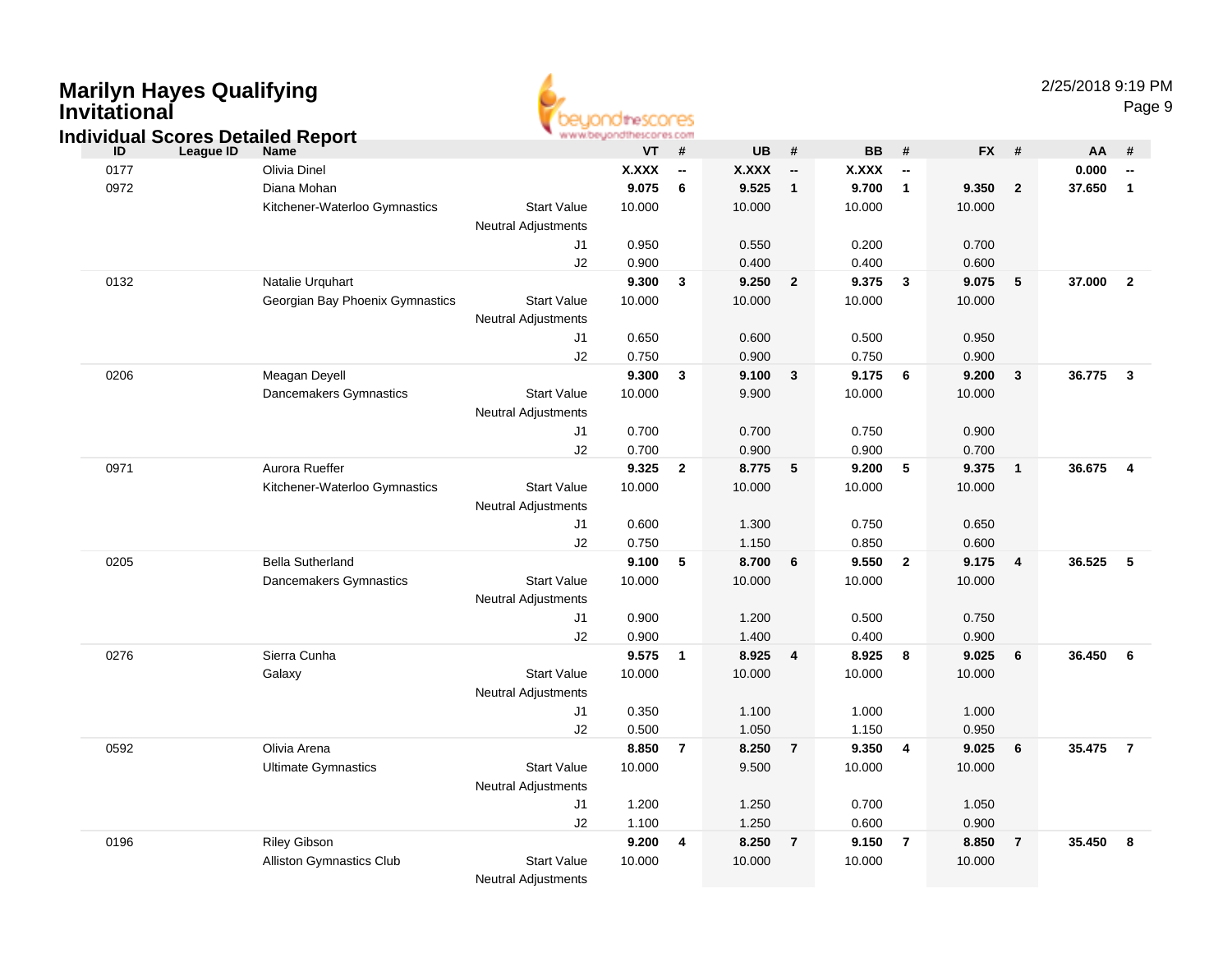

2/25/2018 9:19 PM

Page 10

| Individual Scores Detalled Report<br>0357<br>Kyra Butts |                                       |                            |             |         |                              |            |             |
|---------------------------------------------------------|---------------------------------------|----------------------------|-------------|---------|------------------------------|------------|-------------|
|                                                         |                                       | J1                         | 0.700       | 1.600   | 0.850                        | 1.100      |             |
|                                                         |                                       | J2                         | 0.900       | 1.900   | 0.850                        | 1.200      |             |
|                                                         |                                       |                            | 8.375<br>-8 | 7.700 8 | 8.800<br>- 9                 | 8.775<br>8 | 33.650<br>q |
|                                                         | <b>Hamilton Wentworth Regionettes</b> | <b>Start Value</b>         | 10.000      | 9.400   | 10.000                       | 10.000     |             |
|                                                         |                                       | <b>Neutral Adjustments</b> |             |         |                              |            |             |
|                                                         |                                       | J1                         | .700        | 1.600   | .250                         | 1.100      |             |
|                                                         |                                       | J2                         | 1.550       | 008.1   | . 150،                       | 1.350      |             |
|                                                         |                                       |                            |             |         | . M.M.M.DEVOLUTIONSCOLES COM |            |             |

#### **Gymnastics Ontario Level 62005 A**

| ID   | <b>League ID</b> | <b>Name</b>                     |                            | <b>VT</b> | #              | <b>UB</b> | #              | <b>BB</b> | #              | <b>FX</b> | #              | <b>AA</b> | #              |
|------|------------------|---------------------------------|----------------------------|-----------|----------------|-----------|----------------|-----------|----------------|-----------|----------------|-----------|----------------|
| 0537 |                  | Lyla White                      |                            | 9.500     | $\overline{2}$ | 9.350     | $\overline{1}$ | 9.800     | $\mathbf{1}$   | 9.500     | 3              | 38.150    | 1              |
|      |                  | <b>Twisters Gymnastics Club</b> | <b>Start Value</b>         | 10.000    |                | 10.000    |                | 10.000    |                | 10.000    |                |           |                |
|      |                  |                                 | <b>Neutral Adjustments</b> |           |                |           |                |           |                |           |                |           |                |
|      |                  |                                 | J1                         | 0.550     |                | 0.700     |                | 0.150     |                | 0.450     |                |           |                |
|      |                  |                                 | J <sub>2</sub>             | 0.450     |                | 0.600     |                | 0.250     |                | 0.550     |                |           |                |
| 0278 |                  | Della Langille                  |                            | 9.650     | $\mathbf{1}$   | 8.500     | 6              | 9.750     | $\overline{2}$ | 9.650     | $\mathbf{1}$   | 37.550    | $\overline{2}$ |
|      |                  | Galaxy                          | <b>Start Value</b>         | 10.000    |                | 10.000    |                | 10.000    |                | 10.000    |                |           |                |
|      |                  |                                 | <b>Neutral Adjustments</b> |           |                |           |                |           |                |           |                |           |                |
|      |                  |                                 | J1                         | 0.300     |                | 1.500     |                | 0.250     |                | 0.350     |                |           |                |
|      |                  |                                 | J2                         | 0.400     |                | 1.500     |                | 0.250     |                | 0.350     |                |           |                |
| 0359 |                  | Mya Feher                       |                            | 9.300     | 5              | 8.650     | 5              | 9.525     | $\overline{4}$ | 9.400     | $\overline{4}$ | 36.875    | $\mathbf{3}$   |
|      |                  | Hamilton Wentworth Regionettes  | <b>Start Value</b>         | 10.000    |                | 9.900     |                | 10.000    |                | 10.000    |                |           |                |
|      |                  |                                 | <b>Neutral Adjustments</b> |           |                |           |                |           |                |           |                |           |                |
|      |                  |                                 | J1                         | 0.800     |                | 1.200     |                | 0.400     |                | 0.550     |                |           |                |
|      |                  |                                 | J2                         | 0.600     |                | 1.300     |                | 0.550     |                | 0.650     |                |           |                |
| 0826 |                  | Tessa James-McMillan            |                            | 9.350     | 3              | 8.450     | $\overline{7}$ | 9.450     | 5              | 9.150     | 6              | 36.400    | $\overline{4}$ |
|      |                  | Dancemakers Gymnastics          | <b>Start Value</b>         | 10.000    |                | 10.000    |                | 10.000    |                | 10.000    |                |           |                |
|      |                  |                                 | <b>Neutral Adjustments</b> |           |                |           |                |           |                |           |                |           |                |
|      |                  |                                 | J1                         | 0.550     |                | 1.700     |                | 0.500     |                | 0.850     |                |           |                |
|      |                  |                                 | J <sub>2</sub>             | 0.750     |                | 1.400     |                | 0.600     |                | 0.850     |                |           |                |
| 0006 |                  | Angelina Smilis                 |                            | 9.225     | 6              | 8.075     | 8              | 9.675     | $\mathbf{3}$   | 9.400     | $\overline{4}$ | 36.375    | 5              |
|      |                  | Birchmount                      | <b>Start Value</b>         | 10.000    |                | 9.500     |                | 10.000    |                | 10.000    |                |           |                |
|      |                  |                                 | <b>Neutral Adjustments</b> |           |                |           |                |           |                |           |                |           |                |
|      |                  |                                 | J1                         | 0.700     |                | 1.400     |                | 0.350     |                | 0.650     |                |           |                |
|      |                  |                                 | J <sub>2</sub>             | 0.850     |                | 1.450     |                | 0.300     |                | 0.550     |                |           |                |
| 0836 |                  | Mya Thorogood                   |                            | 9.000     | 8              | 8.700     | $\mathbf{3}$   | 8.950     | 6              | 9.575     | $\overline{2}$ | 36.225    | - 6            |
|      |                  | Hamilton Wentworth Regionettes  | <b>Start Value</b>         | 10.000    |                | 9.900     |                | 10.000    |                | 10.000    |                |           |                |
|      |                  |                                 | Noutral Adjustments        |           |                |           |                |           |                |           |                |           |                |

Neutral Adjustments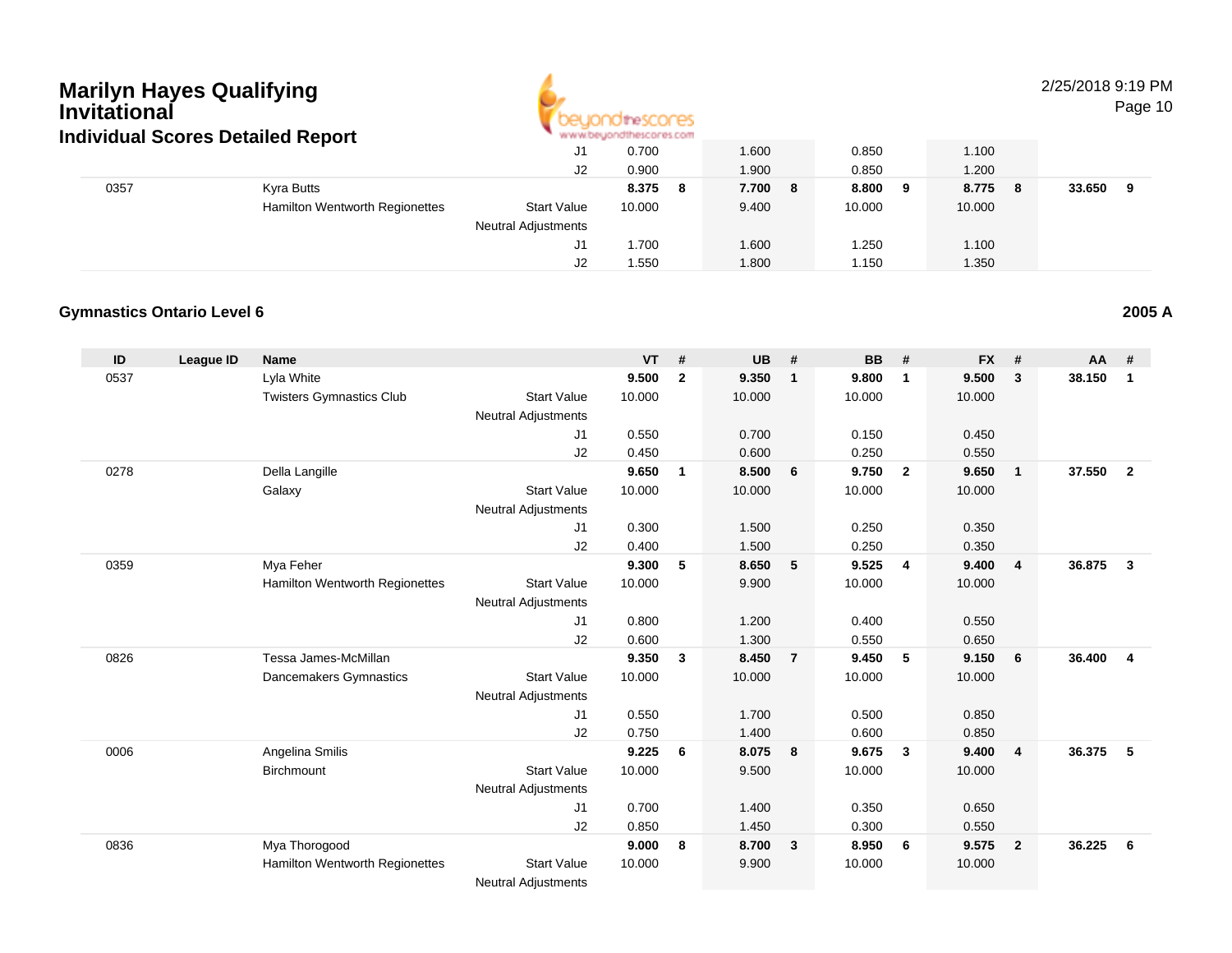

2/25/2018 9:19 PM

Page 11

|      | idividual Scores Detailed Report |                            | <b>M.M.MOD/WEIGHT/MOD/DI #3/10000</b> |    |         |         |           |     |        |     |
|------|----------------------------------|----------------------------|---------------------------------------|----|---------|---------|-----------|-----|--------|-----|
|      |                                  | J1                         | 1.100                                 |    | 1.100   | 1.050   | 0.450     |     |        |     |
|      |                                  | J2                         | 0.900                                 |    | 1.300   | 1.050   | 0.400     |     |        |     |
| 0562 | Stephanie Warren                 |                            | 9.325                                 | -4 | 8.825 2 | 8.650   | $9.225$ 5 |     | 36.025 | - 7 |
|      | University of Toronto            | <b>Start Value</b>         | 10.000                                |    | 10.000  | 10.000  | 10.000    |     |        |     |
|      |                                  | <b>Neutral Adjustments</b> |                                       |    |         |         |           |     |        |     |
|      |                                  | J1                         | 0.700                                 |    | 1.250   | 1.400   | 0.800     |     |        |     |
|      |                                  | J2                         | 0.650                                 |    | 1.100   | 1.300   | 0.750     |     |        |     |
| 0581 | Sarah McChristie                 |                            | 9.150                                 | -7 | 8.675 4 | 7.925 8 | 9.075     | - 7 | 34.825 | - 8 |
|      | <b>Ultimate Gymnastics</b>       | <b>Start Value</b>         | 10.000                                |    | 10.000  | 9.100   | 10.000    |     |        |     |
|      |                                  | <b>Neutral Adjustments</b> |                                       |    |         |         |           |     |        |     |
|      |                                  | J <sub>1</sub>             | 0.850                                 |    | 1.400   | 1.150   | 0.900     |     |        |     |
|      |                                  | J2                         | 0.850                                 |    | 1.250   | 1.200   | 0.950     |     |        |     |

#### **Gymnastics Ontario Level 6**

| ID   | League ID | Name                            |                            | <b>VT</b> | #  | <b>UB</b> | #                       | <b>BB</b> | #                       | <b>FX</b> | #              | $AA$ # |                |
|------|-----------|---------------------------------|----------------------------|-----------|----|-----------|-------------------------|-----------|-------------------------|-----------|----------------|--------|----------------|
| 0497 |           | <b>Brooklynn Downey</b>         |                            | 9.550     | 1  | 9.575     | -1                      | 9.600     | $\mathbf{1}$            | 9.350     | 3              | 38.075 | $\mathbf 1$    |
|      |           | <b>Twisters Gymnastics Club</b> | <b>Start Value</b>         | 10.000    |    | 10.000    |                         | 10.000    |                         | 10.000    |                |        |                |
|      |           |                                 | Neutral Adjustments        |           |    |           |                         |           |                         |           |                |        |                |
|      |           |                                 | J <sub>1</sub>             | 0.500     |    | 0.350     |                         | 0.450     |                         | 0.550     |                |        |                |
|      |           |                                 | J2                         | 0.400     |    | 0.500     |                         | 0.350     |                         | 0.750     |                |        |                |
| 0360 |           | Hailey MacNamara                |                            | 9.125     | 5  | 8.950     | $\overline{4}$          | 9.500     | 3                       | 9.475     | $\mathbf{1}$   | 37.050 | $\overline{2}$ |
|      |           | Hamilton Wentworth Regionettes  | <b>Start Value</b>         | 10.000    |    | 9.900     |                         | 10.000    |                         | 10.000    |                |        |                |
|      |           |                                 | <b>Neutral Adjustments</b> |           |    |           |                         |           |                         |           |                |        |                |
|      |           |                                 | J1                         | 0.850     |    | 1.000     |                         | 0.500     |                         | 0.450     |                |        |                |
|      |           |                                 | J2                         | 0.900     |    | 0.900     |                         | 0.500     |                         | 0.600     |                |        |                |
| 0026 |           | Sarah Duterval                  |                            | 9.200     | 4  | 8.950     | $\overline{4}$          | 9.425     | $\overline{4}$          | 9.375     | $\mathbf{2}$   | 36.950 | $\mathbf{3}$   |
|      |           | Birchmount                      | <b>Start Value</b>         | 10.000    |    | 10.000    |                         | 10.000    |                         | 10.000    |                |        |                |
|      |           |                                 | <b>Neutral Adjustments</b> |           |    |           |                         |           |                         |           |                |        |                |
|      |           |                                 | J1                         | 0.850     |    | 1.000     |                         | 0.600     |                         | 0.550     |                |        |                |
|      |           |                                 | J2                         | 0.750     |    | 1.100     |                         | 0.550     |                         | 0.700     |                |        |                |
| 0564 |           | Maya McNabb                     |                            | 9.100     | -6 | 9.300     | $\overline{\mathbf{2}}$ | 9.525     | $\overline{\mathbf{2}}$ | 9.025     | $\overline{7}$ | 36.950 | 3              |
|      |           | University of Toronto           | <b>Start Value</b>         | 10.000    |    | 10.000    |                         | 10.000    |                         | 10.000    |                |        |                |
|      |           |                                 | Neutral Adjustments        |           |    |           |                         |           |                         |           |                |        |                |
|      |           |                                 | J <sub>1</sub>             | 0.800     |    | 0.650     |                         | 0.550     |                         | 1.150     |                |        |                |
|      |           |                                 | J2                         | 1.000     |    | 0.750     |                         | 0.400     |                         | 0.800     |                |        |                |
| 0005 |           | <b>Takeira Thomas</b>           |                            | 9.275     | 3  | 8.650     | 6                       | 9.425     | $\overline{4}$          | 8.975     | 8              | 36.325 | $\overline{4}$ |
|      |           | <b>Birchmount</b>               | <b>Start Value</b>         | 10.000    |    | 10.000    |                         | 10.000    |                         | 10.000    |                |        |                |
|      |           |                                 | <b>Neutral Adjustments</b> |           |    |           |                         |           |                         |           |                |        |                |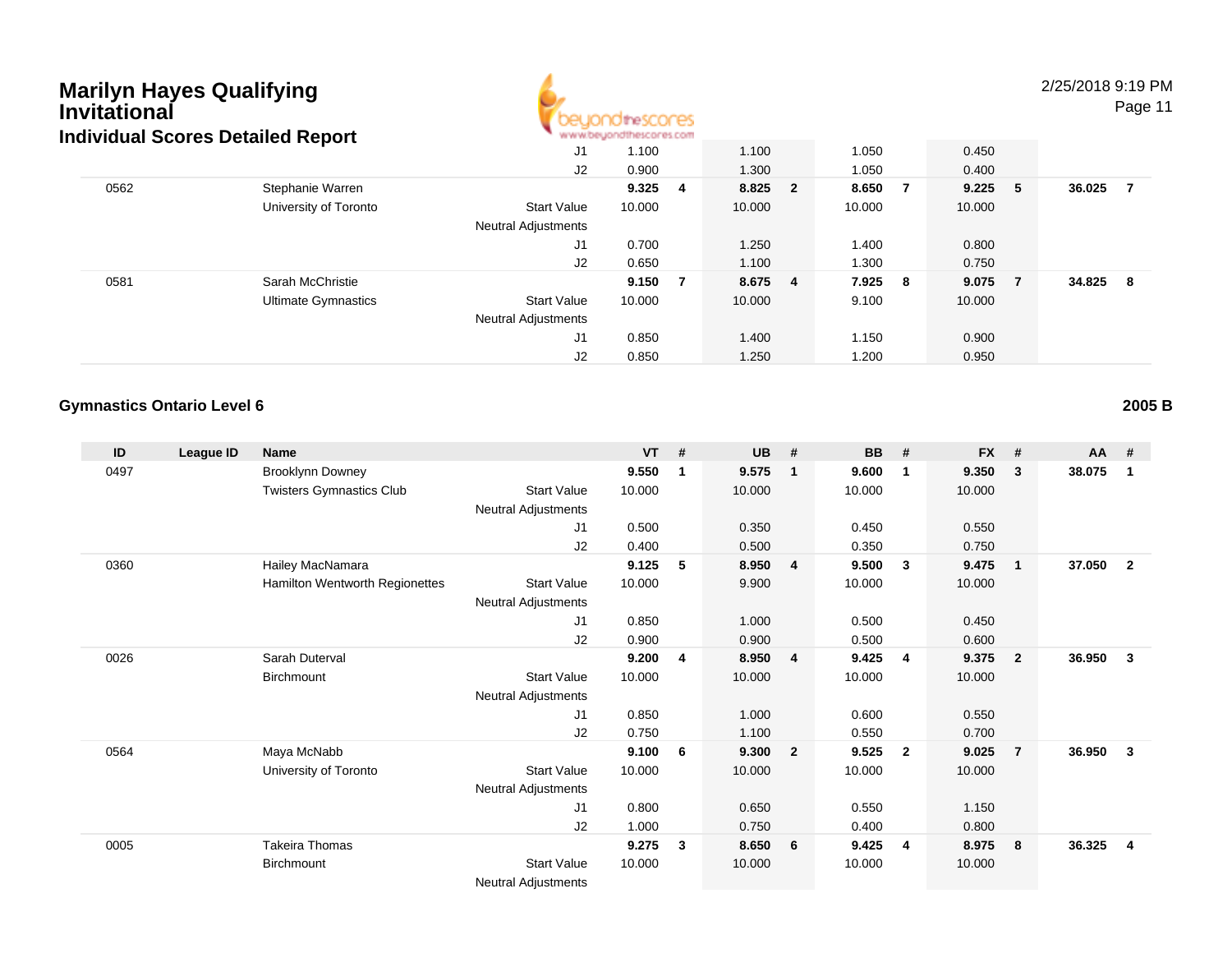

2/25/2018 9:19 PM

Page 12

|      |                         | J <sub>1</sub>             | 0.750  |                | 1.450  |                | 0.550  |   | 1.100  |                         |        |                |
|------|-------------------------|----------------------------|--------|----------------|--------|----------------|--------|---|--------|-------------------------|--------|----------------|
|      |                         | J2                         | 0.700  |                | 1.250  |                | 0.600  |   | 0.950  |                         |        |                |
| 0181 | Erica laboni            |                            | 8.875  | $\overline{7}$ | 8.775  | 5              | 9.225  | 5 | 9.325  | $\overline{4}$          | 36.200 | -5             |
|      | Vaughan Gymnastics Club | <b>Start Value</b>         | 10.000 |                | 10.000 |                | 10.000 |   | 10.000 |                         |        |                |
|      |                         | Neutral Adjustments        |        |                |        |                |        |   |        |                         |        |                |
|      |                         | J <sub>1</sub>             | 1.100  |                | 1.250  |                | 0.900  |   | 0.650  |                         |        |                |
|      |                         | J2                         | 1.150  |                | 1.200  |                | 0.650  |   | 0.700  |                         |        |                |
| 0204 | Lexie Nechala           |                            | 9.100  | 6              | 9.025  | 3              | 8.600  | 7 | 9.225  | $-5$                    | 35.950 | - 6            |
|      | Dancemakers Gymnastics  | <b>Start Value</b>         | 10.000 |                | 10.000 |                | 10.000 |   | 10.000 |                         |        |                |
|      |                         | Neutral Adjustments        |        |                |        |                |        |   |        |                         |        |                |
|      |                         | J1                         | 0.950  |                | 1.000  |                | 1.400  |   | 0.750  |                         |        |                |
|      |                         | J2                         | 0.850  |                | 0.950  |                | 1.400  |   | 0.800  |                         |        |                |
| 0848 | Jenna Lowe              |                            | 9.375  | $\mathbf{2}$   | 8.425  | 8              | 8.925  | 6 | 9.125  | - 6                     | 35.850 | $\overline{7}$ |
|      | North Bay Apollo        | <b>Start Value</b>         | 10.000 |                | 10.000 |                | 10.000 |   | 10.000 |                         |        |                |
|      |                         | <b>Neutral Adjustments</b> |        |                |        |                |        |   |        |                         |        |                |
|      |                         | J <sub>1</sub>             | 0.600  |                | 1.700  |                | 1.000  |   | 0.950  |                         |        |                |
|      |                         | J <sub>2</sub>             | 0.650  |                | 1.450  |                | 1.150  |   | 0.800  |                         |        |                |
| 0953 | Cate Laskey             |                            | 9.275  | 3              | 8.600  | $\overline{7}$ | 8.025  | 8 | 9.375  | $\overline{\mathbf{2}}$ | 35.275 | - 8            |
|      | <b>Gyros Gymnastics</b> | <b>Start Value</b>         | 10.000 |                | 10.000 |                | 9.400  |   | 10.000 |                         |        |                |
|      |                         | <b>Neutral Adjustments</b> |        |                |        |                |        |   |        |                         |        |                |
|      |                         | J1                         | 0.800  |                | 1.500  |                | 1.500  |   | 0.700  |                         |        |                |
|      |                         | J2                         | 0.650  |                | 1.300  |                | 1.250  |   | 0.550  |                         |        |                |

#### **Gymnastics Ontario Level 6**

**2005 C**

| ID<br>League ID | <b>Name</b>                     |                            | $VT$ # |              | <b>UB</b> | #                        | <b>BB</b> | #                        | <b>FX</b> | #                        | <b>AA</b> | - #                     |
|-----------------|---------------------------------|----------------------------|--------|--------------|-----------|--------------------------|-----------|--------------------------|-----------|--------------------------|-----------|-------------------------|
| 0958            | Sierra Trossman                 |                            | X.XXX  | −−           | X.XXX     | $\overline{\phantom{a}}$ | X.XXX     | $\overline{\phantom{a}}$ | X.XXX     | $\overline{\phantom{a}}$ | 0.000     | --                      |
| 0656            | <b>Riley Wilson</b>             |                            | 9.625  |              | 9.400     |                          | 8.900     | - 6                      | 9.550     | - 1                      | 37.475    | -1                      |
|                 | Niagara Falls Lightning         | <b>Start Value</b>         | 10.000 |              | 10.000    |                          | 10.000    |                          | 10.000    |                          |           |                         |
|                 |                                 | <b>Neutral Adjustments</b> |        |              |           |                          |           |                          |           |                          |           |                         |
|                 |                                 | J1                         | 0.350  |              | 0.650     |                          | 1.100     |                          | 0.500     |                          |           |                         |
|                 |                                 | J2                         | 0.400  |              | 0.550     |                          | 1.100     |                          | 0.400     |                          |           |                         |
| 0970            | Avery Allen                     |                            | 9.200  | 5            | 9.200 2   |                          | 9.575     | - 1                      | 9.300     | - 6                      | 37.275    | $\overline{\mathbf{2}}$ |
|                 | Kitchener-Waterloo Gymnastics   | <b>Start Value</b>         | 10.000 |              | 10.000    |                          | 10.000    |                          | 10.000    |                          |           |                         |
|                 |                                 | <b>Neutral Adjustments</b> |        |              |           |                          |           |                          |           |                          |           |                         |
|                 |                                 | J1                         | 0.700  |              | 0.800     |                          | 0.400     |                          | 0.750     |                          |           |                         |
|                 |                                 | J2                         | 0.900  |              | 0.800     |                          | 0.450     |                          | 0.650     |                          |           |                         |
| 0521            | Jada Ridgwell                   |                            | 9.525  | $\mathbf{2}$ | 8.925 4   |                          | 9.350     | $_{3}$                   | 9.375     | - 5                      | 37.175    | - 3                     |
|                 | <b>Twisters Gymnastics Club</b> | <b>Start Value</b>         | 10.000 |              | 10.000    |                          | 10.000    |                          | 10.000    |                          |           |                         |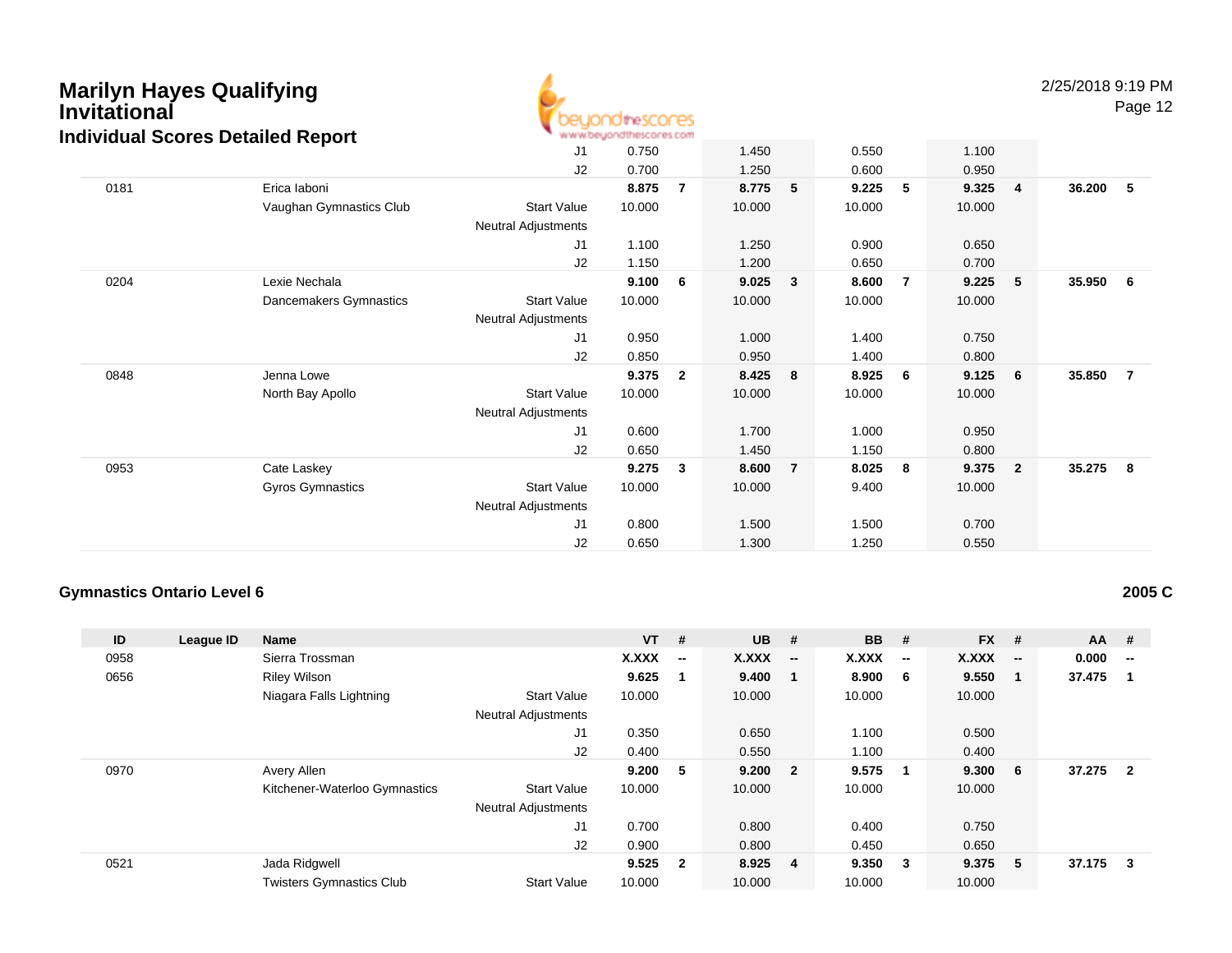

Page 13

|      |                                       | Neutral Adjustments        |        |                |        |                |        |                         |        |                         |        |                         |
|------|---------------------------------------|----------------------------|--------|----------------|--------|----------------|--------|-------------------------|--------|-------------------------|--------|-------------------------|
|      |                                       | J1                         | 0.450  |                | 1.100  |                | 0.600  |                         | 0.750  |                         |        |                         |
|      |                                       | J2                         | 0.500  |                | 1.050  |                | 0.700  |                         | 0.500  |                         |        |                         |
| 0183 | Sophia Panteva                        |                            | 9.100  | 6              | 8.975  | $\mathbf{3}$   | 9.475  | $\mathbf{2}$            | 9.400  | $\overline{4}$          | 36.950 | $\overline{\mathbf{4}}$ |
|      | Vaughan Gymnastics Club               | <b>Start Value</b>         | 10.000 |                | 10.000 |                | 10.000 |                         | 10.000 |                         |        |                         |
|      |                                       | <b>Neutral Adjustments</b> |        |                |        |                |        |                         |        |                         |        |                         |
|      |                                       | J1                         | 0.750  |                | 0.900  |                | 0.550  |                         | 0.550  |                         |        |                         |
|      |                                       | J2                         | 1.050  |                | 1.150  |                | 0.500  |                         | 0.650  |                         |        |                         |
| 0184 | Rebecca Ravas                         |                            | 9.275  | 3              | 8.575  | 5              | 9.250  | $\overline{\mathbf{4}}$ | 9.500  | $\overline{\mathbf{2}}$ | 36.600 | - 5                     |
|      | Vaughan Gymnastics Club               | <b>Start Value</b>         | 10.000 |                | 10.000 |                | 10.000 |                         | 10.000 |                         |        |                         |
|      |                                       | <b>Neutral Adjustments</b> |        |                |        |                |        |                         |        |                         |        |                         |
|      |                                       | J1                         | 0.650  |                | 1.450  |                | 0.850  |                         | 0.500  |                         |        |                         |
|      |                                       | J2                         | 0.800  |                | 1.400  |                | 0.650  |                         | 0.500  |                         |        |                         |
| 0749 | Nyla Correia                          |                            | 9.225  | $\overline{4}$ | 8.325  | 6              | 9.475  | $\overline{2}$          | 9.450  | $\overline{\mathbf{3}}$ | 36.475 | 6                       |
|      | <b>Shenderey Gymnastics Institute</b> | <b>Start Value</b>         | 10.000 |                | 10.000 |                | 10.000 |                         | 10.000 |                         |        |                         |
|      |                                       | <b>Neutral Adjustments</b> |        |                |        |                |        |                         |        |                         |        |                         |
|      |                                       | J1                         | 0.750  |                | 1.800  |                | 0.650  |                         | 0.500  |                         |        |                         |
|      |                                       | J2                         | 0.800  |                | 1.550  |                | 0.400  |                         | 0.600  |                         |        |                         |
| 0203 | <b>Brianna Given</b>                  |                            | 8.900  | $\overline{7}$ | 8.975  | $\mathbf{3}$   | 9.225  | 5                       | 9.225  | $\overline{7}$          | 36.325 | $\overline{7}$          |
|      | Dancemakers Gymnastics                | <b>Start Value</b>         | 10.000 |                | 10.000 |                | 10.000 |                         | 10.000 |                         |        |                         |
|      |                                       | <b>Neutral Adjustments</b> |        |                |        |                |        |                         |        |                         |        |                         |
|      |                                       | J1                         | 1.250  |                | 1.000  |                | 0.850  |                         | 0.700  |                         |        |                         |
|      |                                       | J2                         | 0.950  |                | 1.050  |                | 0.700  |                         | 0.850  |                         |        |                         |
| 0847 | Emma Fichault                         |                            | 8.800  | 8              | 7.550  | $\overline{7}$ | 8.625  | $\overline{7}$          | 9.000  | $\bf{8}$                | 33.975 | 8                       |
|      | North Bay Apollo                      | <b>Start Value</b>         | 10.000 |                | 9.500  |                | 10.000 |                         | 10.000 |                         |        |                         |
|      |                                       | <b>Neutral Adjustments</b> |        |                |        |                |        |                         |        |                         |        |                         |
|      |                                       | J1                         | 1.300  |                | 1.800  |                | 1.550  |                         | 1.000  |                         |        |                         |
|      |                                       | J2                         | 1.100  |                | 2.100  |                | 1.200  |                         | 1.000  |                         |        |                         |

#### **Gymnastics Ontario Level 6**

| ID   | League ID | <b>Name</b>                           |                            | $VT$ # |   | <b>UB</b> | - # | <b>BB</b> | - #                     | <b>FX</b> | - # | <b>AA</b> | #  |
|------|-----------|---------------------------------------|----------------------------|--------|---|-----------|-----|-----------|-------------------------|-----------|-----|-----------|----|
| 0760 |           | Abbigail Man                          |                            | 9.400  |   | 9.250     | 2   | 9.225     | $\overline{\mathbf{2}}$ | 9.350     |     | 37.225    |    |
|      |           | <b>Shenderey Gymnastics Institute</b> | <b>Start Value</b>         | 10.000 |   | 10.000    |     | 10.000    |                         | 10.000    |     |           |    |
|      |           |                                       | <b>Neutral Adjustments</b> |        |   |           |     |           |                         |           |     |           |    |
|      |           |                                       | JI                         | 0.550  |   | 0.750     |     | 0.650     |                         | 0.650     |     |           |    |
|      |           |                                       | J2                         | 0.650  |   | 0.750     |     | 0.900     |                         | 0.650     |     |           |    |
| 0934 |           | Sofia Burkhart                        |                            | 9.050  | 4 | 9.350     |     | 9.200     | $_{3}$                  | 9.275     | - 3 | 36.875    | -2 |
|      |           | <b>Dynamo Gymnastics</b>              | <b>Start Value</b>         | 10.000 |   | 10.000    |     | 10.000    |                         | 10.000    |     |           |    |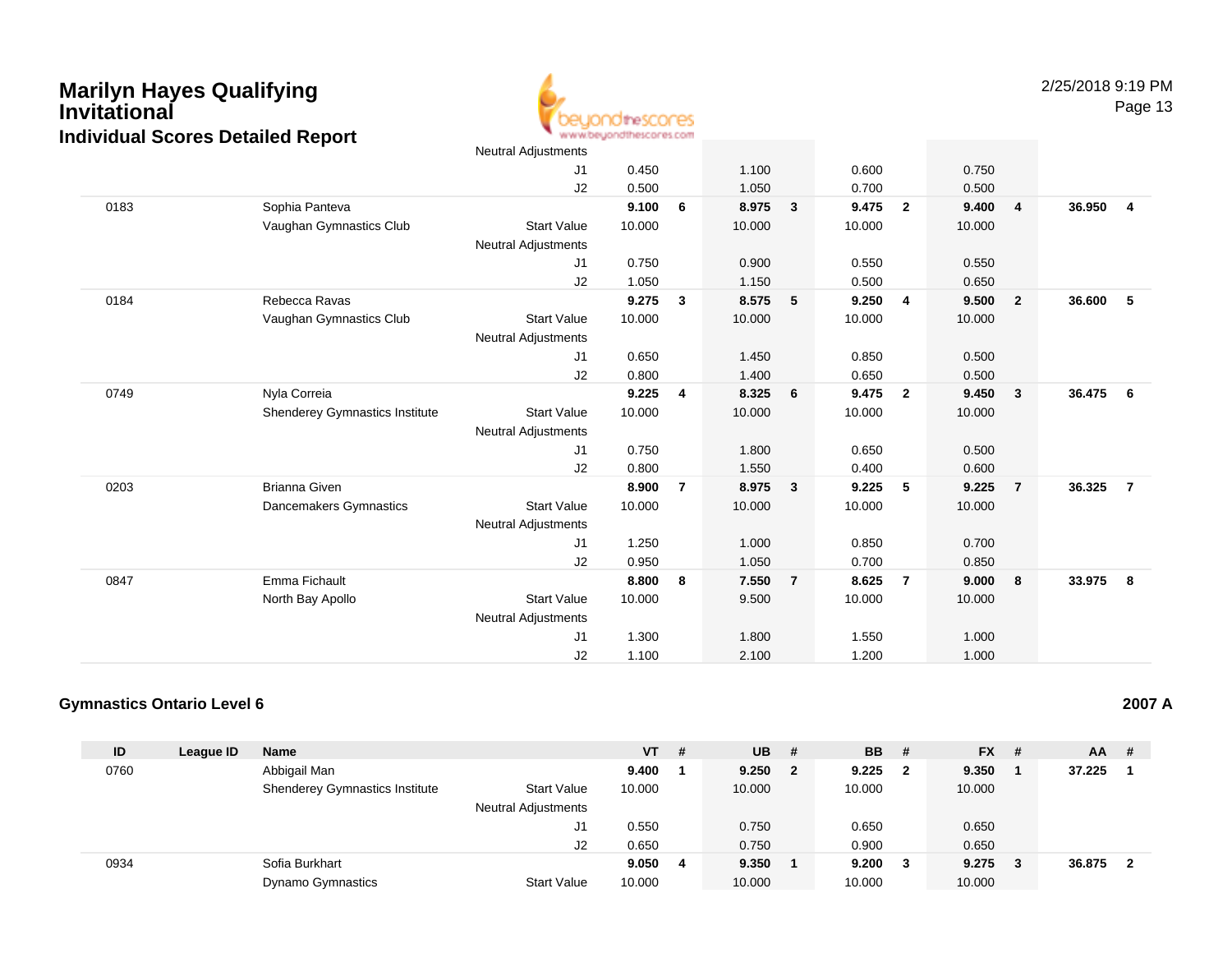

|      |                                    | Neutral Adjustments        |        |              |        |                         |        |                         |        |                         |        |                         |
|------|------------------------------------|----------------------------|--------|--------------|--------|-------------------------|--------|-------------------------|--------|-------------------------|--------|-------------------------|
|      |                                    | J1                         | 1.050  |              | 0.600  |                         | 0.750  |                         | 0.800  |                         |        |                         |
|      |                                    | J2                         | 0.850  |              | 0.700  |                         | 0.850  |                         | 0.650  |                         |        |                         |
| 0538 | Violet White                       |                            | 9.250  | $\mathbf{2}$ | 8.850  | $\overline{\mathbf{4}}$ | 9.550  | $\overline{1}$          | 9.000  | 6                       | 36.650 | $\overline{\mathbf{3}}$ |
|      | <b>Twisters Gymnastics Club</b>    | <b>Start Value</b>         | 10.000 |              | 10.000 |                         | 10.000 |                         | 9.700  |                         |        |                         |
|      |                                    | Neutral Adjustments        |        |              |        |                         |        |                         |        |                         |        |                         |
|      |                                    | J1                         | 0.700  |              | 1.100  |                         | 0.500  |                         | 0.700  |                         |        |                         |
|      |                                    | J2                         | 0.800  |              | 1.200  |                         | 0.400  |                         | 0.700  |                         |        |                         |
| 0411 | Chelsea Todosijevic                |                            | 9.075  | $\mathbf{3}$ | 8.850  | $\overline{4}$          | 9.175  | $\overline{\mathbf{4}}$ | 9.175  | $\sqrt{5}$              | 36.275 | $\overline{4}$          |
|      | TGI                                | <b>Start Value</b>         | 10.000 |              | 10.000 |                         | 10.000 |                         | 10.000 |                         |        |                         |
|      |                                    | Neutral Adjustments        |        |              |        |                         |        |                         |        |                         |        |                         |
|      |                                    | J1                         | 0.950  |              | 1.200  |                         | 0.800  |                         | 0.850  |                         |        |                         |
|      |                                    | J2                         | 0.900  |              | 1.100  |                         | 0.850  |                         | 0.800  |                         |        |                         |
| 0072 | Alyssa Gaston                      |                            | 9.075  | 3            | 9.075  | $\mathbf{3}$            | 8.600  | $\overline{7}$          | 9.175  | 5                       | 35.925 | -5                      |
|      | <b>Shenderey Gymnastics Centre</b> | <b>Start Value</b>         | 10.000 |              | 10.000 |                         | 10.000 |                         | 10.000 |                         |        |                         |
|      |                                    | <b>Neutral Adjustments</b> |        |              |        |                         |        |                         |        |                         |        |                         |
|      |                                    | J1                         | 1.000  |              | 0.950  |                         | 1.500  |                         | 0.800  |                         |        |                         |
|      |                                    | J2                         | 0.850  |              | 0.900  |                         | 1.300  |                         | 0.850  |                         |        |                         |
| 0410 | Capella Steele                     |                            | 8.875  | 5            | 8.725  | 5                       | 9.100  | 6                       | 9.225  | $\overline{4}$          | 35.925 | 5                       |
|      | <b>TGI</b>                         | <b>Start Value</b>         | 10.000 |              | 10.000 |                         | 10.000 |                         | 10.000 |                         |        |                         |
|      |                                    | Neutral Adjustments        |        |              |        |                         |        |                         |        |                         |        |                         |
|      |                                    | J1                         | 1.250  |              | 1.350  |                         | 0.950  |                         | 0.800  |                         |        |                         |
|      |                                    | J2                         | 1.000  |              | 1.200  |                         | 0.850  |                         | 0.750  |                         |        |                         |
| 0388 | Sophia Gallucci                    |                            | 8.750  | 6            | 8.700  | 6                       | 9.125  | $5\phantom{.0}$         | 9.325  | $\overline{\mathbf{2}}$ | 35.900 | 6                       |
|      | Oakville Gymnastics Club           | <b>Start Value</b>         | 10.000 |              | 10.000 |                         | 10.000 |                         | 10.000 |                         |        |                         |
|      |                                    | Neutral Adjustments        |        |              |        |                         |        |                         |        |                         |        |                         |
|      |                                    | J <sub>1</sub>             | 1.300  |              | 1.200  |                         | 0.900  |                         | 0.750  |                         |        |                         |
|      |                                    | J2                         | 1.200  |              | 1.400  |                         | 0.850  |                         | 0.600  |                         |        |                         |
| 0381 | Natalie Wiberg                     |                            | 8.600  | 7            | 7.250  | $\overline{7}$          | 9.175  | $\overline{\mathbf{4}}$ | 9.350  | $\overline{\mathbf{1}}$ | 34.375 | $\overline{7}$          |
|      | Oakville Gymnastics Club           | <b>Start Value</b>         | 10.000 |              | 10.000 |                         | 10.000 |                         | 10.000 |                         |        |                         |
|      |                                    | <b>Neutral Adjustments</b> |        |              |        |                         |        |                         |        |                         |        |                         |
|      |                                    | J1                         | 1.500  |              | 2.700  |                         | 0.800  |                         | 0.650  |                         |        |                         |
|      |                                    | J2                         | 1.300  |              | 2.800  |                         | 0.850  |                         | 0.650  |                         |        |                         |
|      |                                    |                            |        |              |        |                         |        |                         |        |                         |        |                         |

#### **Gymnastics Ontario Level 6**

| ID   | League ID | <b>Name</b>                     |                    | ۷Τ     | <b>UB</b> | BB     | <b>FX</b> | AA     |  |
|------|-----------|---------------------------------|--------------------|--------|-----------|--------|-----------|--------|--|
| 0193 |           | Chelsea Barnes                  |                    | 9.475  | 9.350     | 8.850  | 9.350     | 37.025 |  |
|      |           | <b>Alliston Gymnastics Club</b> | <b>Start Value</b> | 10.000 | 10.000    | 10.000 | 10.000    |        |  |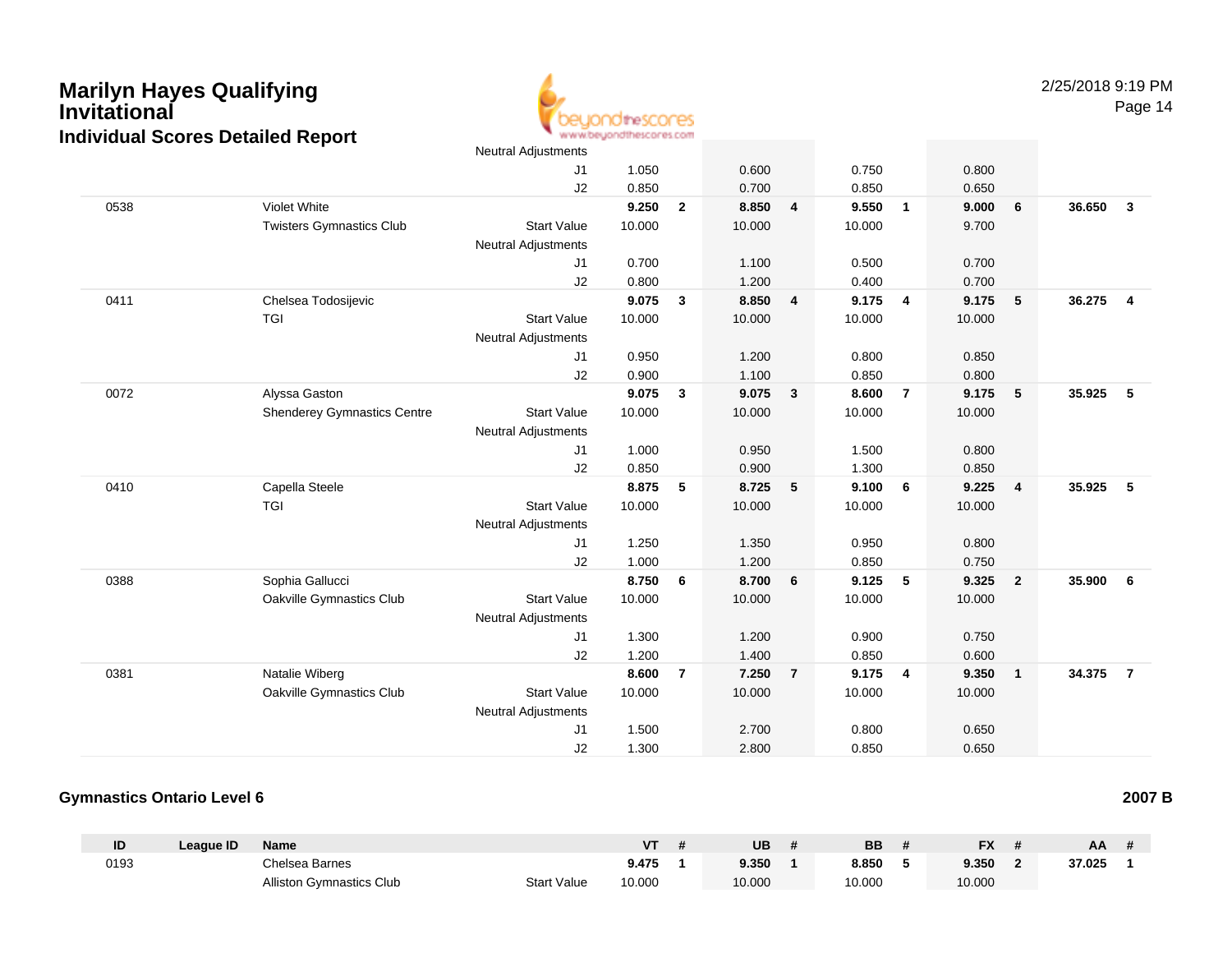

|      |                                | <b>Neutral Adjustments</b> |        |                |        |                 |        |                          |        |                 |        |                         |
|------|--------------------------------|----------------------------|--------|----------------|--------|-----------------|--------|--------------------------|--------|-----------------|--------|-------------------------|
|      |                                | J1                         | 0.450  |                | 0.550  |                 | 1.100  |                          | 0.600  |                 |        |                         |
|      |                                | J <sub>2</sub>             | 0.600  |                | 0.750  |                 | 1.200  |                          | 0.700  |                 |        |                         |
| 0173 | Siana Morales                  |                            | 9.275  | $\overline{2}$ | 9.150  | $\overline{2}$  | 9.275  | $\overline{\phantom{a}}$ | 9.150  | $6\phantom{1}6$ | 36.850 | $\overline{2}$          |
|      | <b>T-Dot Tumblers</b>          | <b>Start Value</b>         | 10.000 |                | 10.000 |                 | 10.000 |                          | 10.000 |                 |        |                         |
|      |                                | <b>Neutral Adjustments</b> |        |                |        |                 |        |                          |        |                 |        |                         |
|      |                                | J1                         | 0.650  |                | 0.900  |                 | 0.700  |                          | 0.900  |                 |        |                         |
|      |                                | J2                         | 0.800  |                | 0.800  |                 | 0.750  |                          | 0.800  |                 |        |                         |
| 0412 | Isabelle DiPietro              |                            | 9.125  | 4              | 9.075  | $\overline{4}$  | 9.125  | $\mathbf{3}$             | 9.400  | $\overline{1}$  | 36.725 | $\mathbf{3}$            |
|      | <b>TGI</b>                     | <b>Start Value</b>         | 10.000 |                | 10.000 |                 | 10.000 |                          | 10.000 |                 |        |                         |
|      |                                | <b>Neutral Adjustments</b> |        |                |        |                 |        |                          |        |                 |        |                         |
|      |                                | J1                         | 0.900  |                | 1.000  |                 | 0.750  |                          | 0.550  |                 |        |                         |
|      |                                | J2                         | 0.850  |                | 0.850  |                 | 1.000  |                          | 0.650  |                 |        |                         |
| 0174 | Isabella Chermaz               |                            | 8.900  | 5              | 9.025  | $5\phantom{.0}$ | 9.275  | $\overline{1}$           | 9.300  | $\mathbf{3}$    | 36.500 | $\overline{\mathbf{4}}$ |
|      | <b>T-Dot Tumblers</b>          | <b>Start Value</b>         | 10.000 |                | 10.000 |                 | 10.000 |                          | 10.000 |                 |        |                         |
|      |                                | <b>Neutral Adjustments</b> |        |                |        |                 |        |                          |        |                 |        |                         |
|      |                                | J1                         | 1.100  |                | 1.100  |                 | 0.600  |                          | 0.650  |                 |        |                         |
|      |                                | J <sub>2</sub>             | 1.100  |                | 0.850  |                 | 0.850  |                          | 0.750  |                 |        |                         |
| 0362 | <b>Tomasin Mair</b>            |                            | 9.150  | 3              | 9.100  | $\mathbf{3}$    | 8.825  | 6                        | 9.275  | $\overline{4}$  | 36.350 | - 5                     |
|      | Hamilton Wentworth Regionettes | <b>Start Value</b>         | 10.000 |                | 10.000 |                 | 10.000 |                          | 10.000 |                 |        |                         |
|      |                                | <b>Neutral Adjustments</b> |        |                |        |                 |        |                          |        |                 |        |                         |
|      |                                | J1                         | 0.850  |                | 0.800  |                 | 1.250  |                          | 0.750  |                 |        |                         |
|      |                                | J2                         | 0.850  |                | 1.000  |                 | 1.100  |                          | 0.700  |                 |        |                         |
| 0380 | Cassidy Imrie                  |                            | 8.800  | 6              | 8.250  | 6               | 9.175  | $\overline{2}$           | 9.250  | $5\phantom{.0}$ | 35.475 | 6                       |
|      | Oakville Gymnastics Club       | <b>Start Value</b>         | 10.000 |                | 10.000 |                 | 10.000 |                          | 10.000 |                 |        |                         |
|      |                                | <b>Neutral Adjustments</b> |        |                |        |                 |        |                          |        |                 |        |                         |
|      |                                | J1                         | 1.300  |                | 1.850  |                 | 0.850  |                          | 0.850  |                 |        |                         |
|      |                                | J2                         | 1.100  |                | 1.650  |                 | 0.800  |                          | 0.650  |                 |        |                         |
| 0363 | Hannah Ecker                   |                            | 8.800  | 6              | 7.800  | $\overline{7}$  | 9.050  | $\overline{4}$           | 8.950  | 8               | 34.600 | $\overline{7}$          |
|      | Hamilton Wentworth Regionettes | <b>Start Value</b>         | 10.000 |                | 10.000 |                 | 10.000 |                          | 10.000 |                 |        |                         |
|      |                                | <b>Neutral Adjustments</b> |        |                |        |                 |        |                          |        |                 |        |                         |
|      |                                | J1                         | 1.100  |                | 2.100  |                 | 1.050  |                          | 1.000  |                 |        |                         |
|      |                                | J2                         | 1.300  |                | 2.300  |                 | 0.850  |                          | 1.100  |                 |        |                         |
| 0364 | <b>Brooke Goddard</b>          |                            | 8.300  | $\overline{7}$ | 6.900  | 8               | 8.600  | $\overline{7}$           | 9.000  | $\overline{7}$  | 32.800 | -8                      |
|      | Hamilton Wentworth Regionettes | <b>Start Value</b>         | 10.000 |                | 9.500  |                 | 10.000 |                          | 10.000 |                 |        |                         |
|      |                                | <b>Neutral Adjustments</b> |        |                |        |                 |        |                          |        |                 |        |                         |
|      |                                | J1                         | 1.800  |                | 2.700  |                 | 1.400  |                          | 0.950  |                 |        |                         |
|      |                                | J2                         | 1.600  |                | 2.500  |                 | 1.400  |                          | 1.050  |                 |        |                         |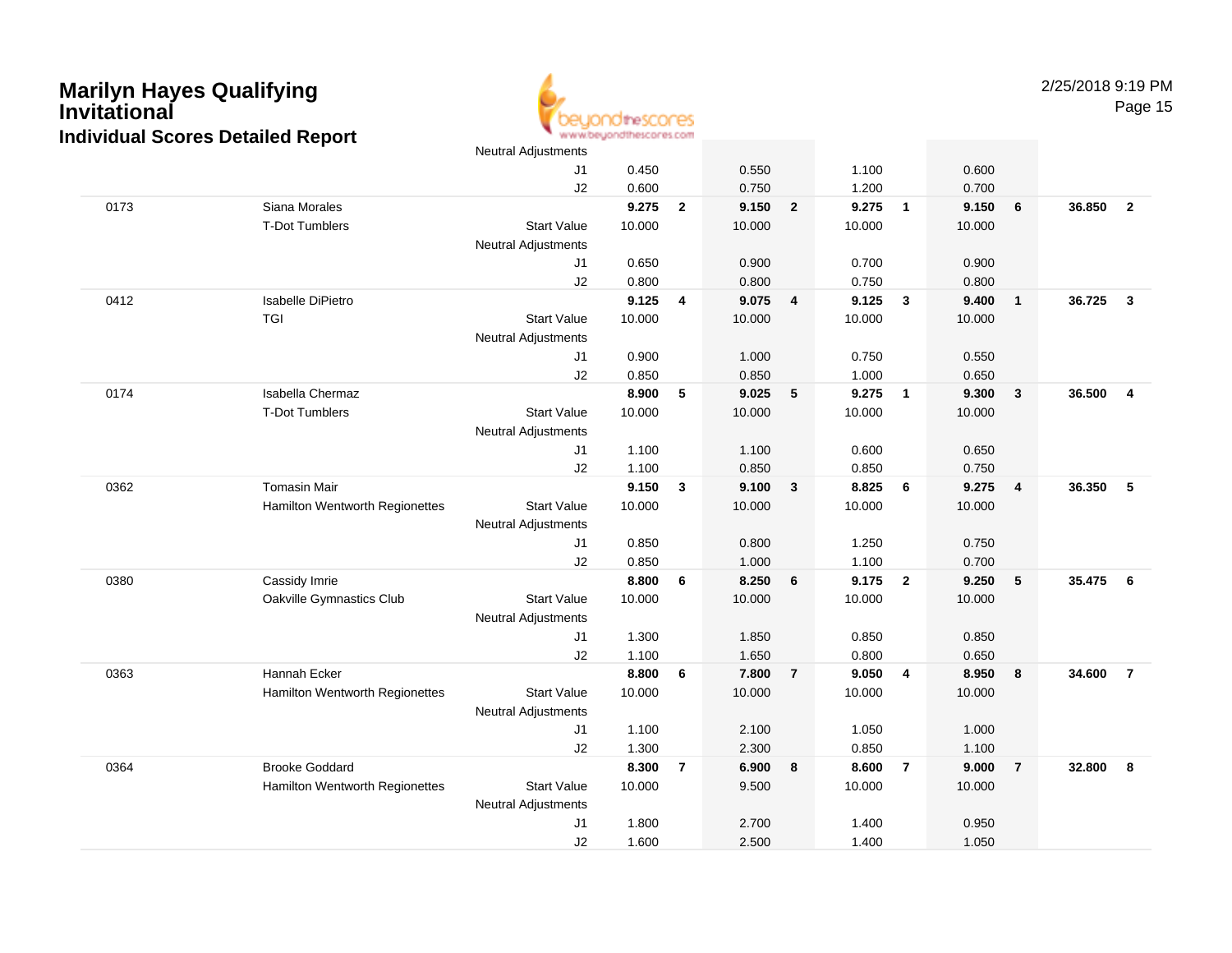

#### **Gymnastics Ontario Level 6**

| ID   | <b>League ID</b> | <b>Name</b>                     |                            | <b>VT</b>      | #            | <b>UB</b>      | #                       | <b>BB</b>      | #              | <b>FX</b> | #                       | <b>AA</b> | #                       |
|------|------------------|---------------------------------|----------------------------|----------------|--------------|----------------|-------------------------|----------------|----------------|-----------|-------------------------|-----------|-------------------------|
| 0383 |                  | Seren Jackson                   |                            | 9.325          | $\mathbf{2}$ | 9.225          | 5                       | 9.575          | $\mathbf{1}$   | 9.550     | $\mathbf{1}$            | 37.675    | $\mathbf{1}$            |
|      |                  | Oakville Gymnastics Club        | <b>Start Value</b>         | 10.000         |              | 10.000         |                         | 10.000         |                | 10.000    |                         |           |                         |
|      |                  |                                 | <b>Neutral Adjustments</b> |                |              |                |                         |                |                |           |                         |           |                         |
|      |                  |                                 | J <sub>1</sub>             | 0.750          |              | 0.800          |                         | 0.300          |                | 0.450     |                         |           |                         |
|      |                  |                                 | J2                         | 0.600          |              | 0.750          |                         | 0.550          |                | 0.450     |                         |           |                         |
| 0220 |                  | Grace Kinsie                    |                            | 8.925          | 5            | 9.425          | $\overline{\mathbf{2}}$ | 9.450          | $\mathbf{3}$   | 9.550     | $\mathbf{1}$            | 37.350    | $\overline{2}$          |
|      |                  | Dynamo Gymnastics               | <b>Start Value</b>         | 10.000         |              | 10.000         |                         | 10.000         |                | 10.000    |                         |           |                         |
|      |                  |                                 | Neutral Adjustments        |                |              |                |                         |                |                |           |                         |           |                         |
|      |                  |                                 | J <sub>1</sub>             | 1.100          |              | 0.550          |                         | 0.650          |                | 0.500     |                         |           |                         |
|      |                  |                                 | J2                         | 1.050          |              | 0.600          |                         | 0.450          |                | 0.400     |                         |           |                         |
| 0769 |                  | Zoe Clair                       |                            | 9.125          | 4            | 9.500          | $\overline{1}$          | 9.475          | $\overline{2}$ | 9.000     | $\overline{7}$          | 37.100    | $\overline{\mathbf{3}}$ |
|      |                  | Shenderey Gymnastics Institute  | <b>Start Value</b>         | 10.000         |              | 10.000         |                         | 10.000         |                | 10.000    |                         |           |                         |
|      |                  |                                 | <b>Neutral Adjustments</b> |                |              |                |                         |                |                |           |                         |           |                         |
|      |                  |                                 | J1                         | 0.900          |              | 0.550          |                         | 0.600          |                | 1.100     |                         |           |                         |
|      |                  |                                 | J2                         | 0.850          |              | 0.450          |                         | 0.450          |                | 0.900     |                         |           |                         |
| 0172 |                  | Tahanna Raven Lo                |                            | 8.925          | 5            | 9.375          | $\overline{\mathbf{3}}$ | 9.125          | 8              | 9.225     | $\overline{\mathbf{4}}$ | 36.650    | $\overline{4}$          |
|      |                  | <b>T-Dot Tumblers</b>           | <b>Start Value</b>         | 10.000         |              | 10.000         |                         | 10.000         |                | 10.000    |                         |           |                         |
|      |                  |                                 | <b>Neutral Adjustments</b> |                |              |                |                         |                |                |           |                         |           |                         |
|      |                  |                                 | J <sub>1</sub>             | 1.100          |              | 0.600          |                         | 0.850          |                | 0.800     |                         |           |                         |
| 0413 |                  | Natalie Williams                | J2                         | 1.050<br>8.875 |              | 0.650<br>8.825 |                         | 0.900<br>9.250 | 6              | 0.750     |                         | 36.450    | 5                       |
|      |                  | <b>TGI</b>                      | <b>Start Value</b>         |                | 6            |                | 6                       |                |                | 9.500     | $\overline{2}$          |           |                         |
|      |                  |                                 |                            | 10.000         |              | 10.000         |                         | 10.000         |                | 10.000    |                         |           |                         |
|      |                  |                                 | <b>Neutral Adjustments</b> | 1.200          |              | 1.250          |                         | 0.650          |                | 0.550     |                         |           |                         |
|      |                  |                                 | J1<br>J2                   | 1.050          |              | 1.100          |                         | 0.850          |                | 0.450     |                         |           |                         |
| 0500 |                  | Isabelle Gogol                  |                            | 9.400          | $\mathbf{1}$ | 8.000          | 9                       | 9.325          | 5              | 9.550     | $\mathbf{1}$            | 36.275    | 6                       |
|      |                  | <b>Twisters Gymnastics Club</b> | <b>Start Value</b>         | 10.000         |              | 10.000         |                         | 10.000         |                | 10.000    |                         |           |                         |
|      |                  |                                 | Neutral Adjustments        |                |              |                |                         |                |                |           |                         |           |                         |
|      |                  |                                 | J1                         | 0.700          |              | 1.900          |                         | 0.750          |                | 0.400     |                         |           |                         |
|      |                  |                                 | J2                         | 0.500          |              | 2.100          |                         | 0.600          |                | 0.500     |                         |           |                         |
| 0758 |                  | Kaira Lym                       |                            | 9.200          | $\mathbf{3}$ | 8.600          | $\overline{7}$          | 9.150          | $\overline{7}$ | 9.200     | 5                       | 36.150    | $\overline{7}$          |
|      |                  | Shenderey Gymnastics Institute  | <b>Start Value</b>         | 10.000         |              | 10.000         |                         | 10.000         |                | 10.000    |                         |           |                         |
|      |                  |                                 | Neutral Adjustments        |                |              |                |                         |                |                |           |                         |           |                         |
|      |                  |                                 | J1                         | 0.850          |              | 1.400          |                         | 0.750          |                | 0.800     |                         |           |                         |
|      |                  |                                 | J2                         | 0.750          |              | 1.400          |                         | 0.950          |                | 0.800     |                         |           |                         |
|      |                  |                                 |                            |                |              |                |                         |                |                |           |                         |           |                         |

#### **<sup>2008</sup>**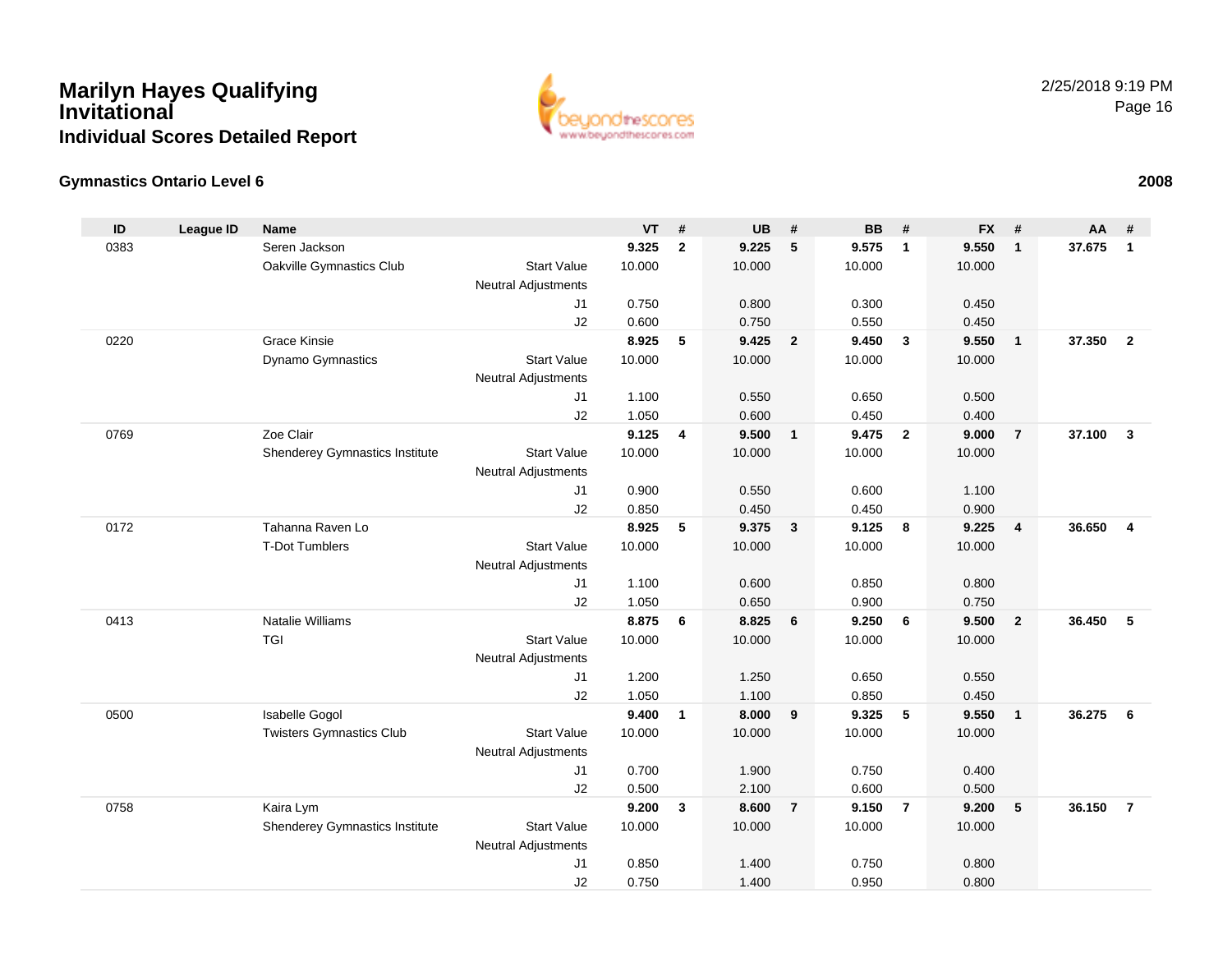| Marilyn Hayes Qualifying<br>Invitational<br><b>Individual Scores Detailed Report</b> |      |                          |                            |        |   |         |    |        |   |        |              | 2/25/2018 9:19 | Pag |
|--------------------------------------------------------------------------------------|------|--------------------------|----------------------------|--------|---|---------|----|--------|---|--------|--------------|----------------|-----|
|                                                                                      | 0395 | <b>Holly Connelly</b>    |                            | 8.825  |   | 9.300   | -4 | 8.650  | 9 | 9.325  | $\mathbf{3}$ | 36.100 8       |     |
|                                                                                      |      | Oakville Gymnastics Club | <b>Start Value</b>         | 10.000 |   | 10.000  |    | 10.000 |   | 10.000 |              |                |     |
|                                                                                      |      |                          | <b>Neutral Adjustments</b> |        |   |         |    |        |   |        |              |                |     |
|                                                                                      |      |                          | J1                         | 1.100  |   | 0.600   |    | 1.200  |   | 0.700  |              |                |     |
|                                                                                      |      |                          | J2                         | 1.250  |   | 0.800   |    | 1.500  |   | 0.650  |              |                |     |
|                                                                                      | 0386 | Addison Ng               |                            | 8.800  | 8 | 8.350 8 |    | 9.350  | 4 | 9.150  | 6            | 35.650 9       |     |
|                                                                                      |      | Oakville Gymnastics Club | <b>Start Value</b>         | 10.000 |   | 10.000  |    | 10.000 |   | 10.000 |              |                |     |
|                                                                                      |      |                          | <b>Neutral Adjustments</b> |        |   |         |    |        |   |        |              |                |     |
|                                                                                      |      |                          | J1                         | 1.250  |   | 1.600   |    | 0.600  |   | 0.950  |              |                |     |
|                                                                                      |      |                          |                            |        |   |         |    |        |   |        |              |                |     |

J2

1.150 1.700 0.700 0.750

#### **Gymnastics Ontario Level 6**

| ID   | League ID | <b>Name</b>                     |                            | <b>VT</b>    | #                        | <b>UB</b> | #                        | <b>BB</b> | #                        | <b>FX</b>    | #                        | AA     | #                        |
|------|-----------|---------------------------------|----------------------------|--------------|--------------------------|-----------|--------------------------|-----------|--------------------------|--------------|--------------------------|--------|--------------------------|
| 0396 |           | Lauren Barlock                  |                            | <b>X.XXX</b> | $\overline{\phantom{a}}$ | X.XXX     | $\overline{\phantom{a}}$ | X.XXX     | $\overline{\phantom{a}}$ | <b>X.XXX</b> | $\overline{\phantom{a}}$ | 0.000  | $\overline{\phantom{a}}$ |
| 0387 |           | Leona Liao                      |                            | 9.250        | 3                        | 8.950     | $\overline{2}$           | 9.550     | $\overline{1}$           | 9.475        | $\mathbf{1}$             | 37.225 | 1                        |
|      |           | Oakville Gymnastics Club        | <b>Start Value</b>         | 10.000       |                          | 10.000    |                          | 10.000    |                          | 10.000       |                          |        |                          |
|      |           |                                 | Neutral Adjustments        |              |                          |           |                          |           |                          |              |                          |        |                          |
|      |           |                                 | J <sub>1</sub>             | 0.800        |                          | 1.000     |                          | 0.400     |                          | 0.450        |                          |        |                          |
|      |           |                                 | J2                         | 0.700        |                          | 1.100     |                          | 0.500     |                          | 0.600        |                          |        |                          |
| 0520 |           | Katie Raue                      |                            | 9.425        | 1                        | 8.900     | $\overline{\mathbf{3}}$  | 9.350     | $\mathbf{3}$             | 9.425        | $\overline{2}$           | 37.100 | $\overline{2}$           |
|      |           | <b>Twisters Gymnastics Club</b> | <b>Start Value</b>         | 10.000       |                          | 10.000    |                          | 10.000    |                          | 10.000       |                          |        |                          |
|      |           |                                 | Neutral Adjustments        |              |                          |           |                          |           |                          |              |                          |        |                          |
|      |           |                                 | J <sub>1</sub>             | 0.600        |                          | 1.000     |                          | 0.700     |                          | 0.550        |                          |        |                          |
|      |           |                                 | J <sub>2</sub>             | 0.550        |                          | 1.200     |                          | 0.600     |                          | 0.600        |                          |        |                          |
| 0766 |           | Makayla Veli                    |                            | 9.000        | 5                        | 8.575     | 5                        | 9.450     | $\overline{2}$           | 9.250        | $\overline{4}$           | 36.275 | $\mathbf{3}$             |
|      |           | Shenderey Gymnastics Institute  | <b>Start Value</b>         | 10.000       |                          | 10.000    |                          | 10.000    |                          | 10.000       |                          |        |                          |
|      |           |                                 | <b>Neutral Adjustments</b> |              |                          |           |                          |           |                          |              |                          |        |                          |
|      |           |                                 | J1                         | 1.100        |                          | 1.450     |                          | 0.600     |                          | 0.700        |                          |        |                          |
|      |           |                                 | J <sub>2</sub>             | 0.900        |                          | 1.400     |                          | 0.500     |                          | 0.800        |                          |        |                          |
| 0651 |           | Ariya Schmidt                   |                            | 9.300        | $\overline{2}$           | 9.050     | $\blacksquare$           | 8.575     | 6                        | 9.225        | 5                        | 36.150 | $\overline{4}$           |
|      |           | Niagara Falls Lightning         | <b>Start Value</b>         | 10.000       |                          | 10.000    |                          | 10.000    |                          |              |                          |        |                          |
|      |           |                                 | <b>Neutral Adjustments</b> |              |                          |           |                          |           |                          | 10.000       |                          |        |                          |
|      |           |                                 | J <sub>1</sub>             | 0.750        |                          | 0.900     |                          | 1.350     |                          | 0.750        |                          |        |                          |
|      |           |                                 | J2                         | 0.650        |                          | 1.000     |                          | 1.500     |                          | 0.800        |                          |        |                          |
| 0365 |           | Victoria Sinclair               |                            | 8.600        | 6                        | 8.750     | $\overline{4}$           | 8.775     | -5                       | 9.000        | 6                        | 35.125 | 5                        |
|      |           | Hamilton Wentworth Regionettes  | <b>Start Value</b>         | 10.000       |                          | 10.000    |                          | 10.000    |                          | 10.000       |                          |        |                          |
|      |           |                                 | <b>Neutral Adjustments</b> |              |                          |           |                          |           |                          |              |                          |        |                          |
|      |           |                                 | J <sub>1</sub>             | 1.500        |                          | 1.300     |                          | 1.200     |                          | 1.100        |                          |        |                          |

**<sup>2009</sup>**

### 9 PM

Page 17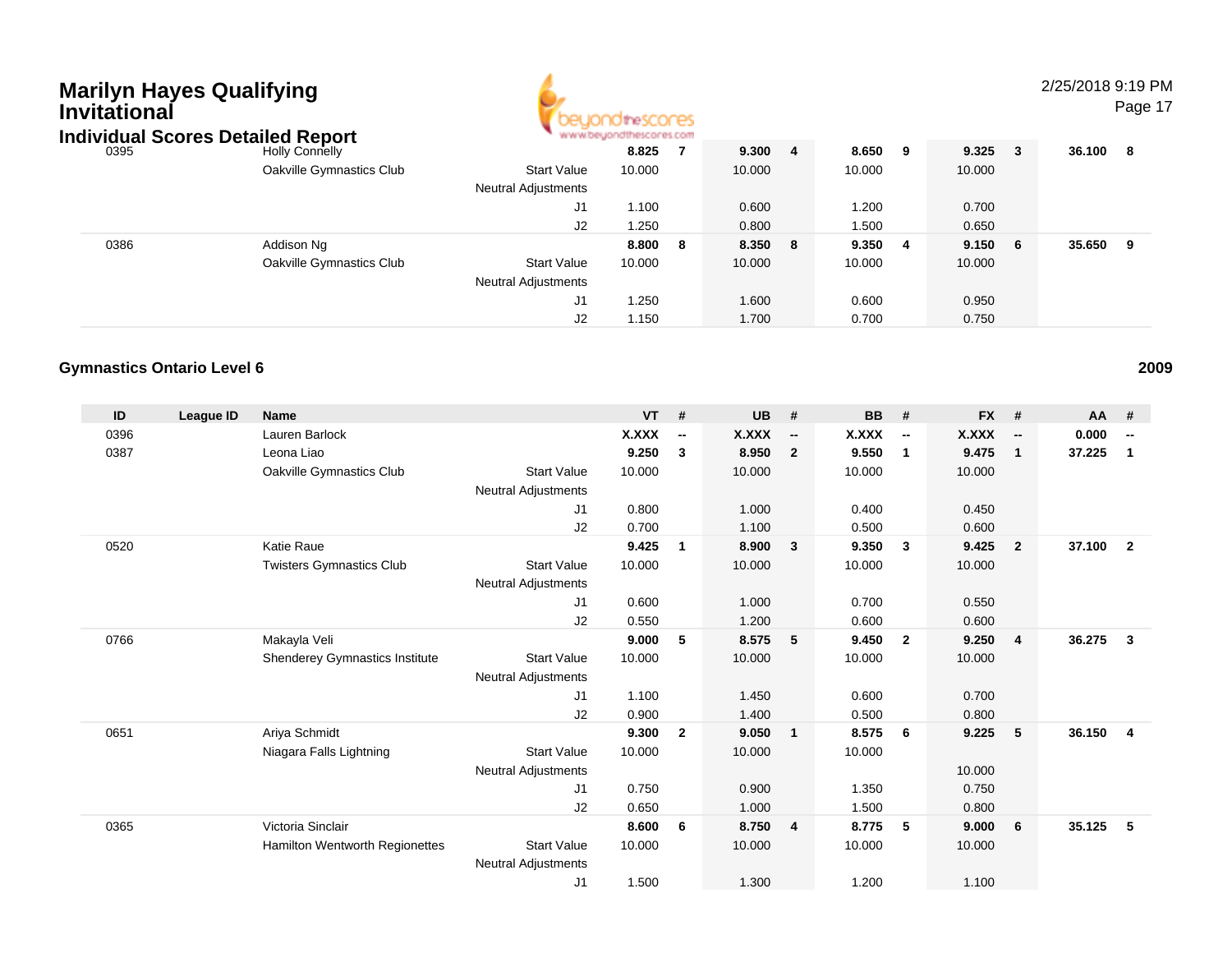

2/25/2018 9:19 PM

Page 18

|      | Individual Scores Detailed Report |                            | ALALAM AN' DISAPPOR SOLUI MUSICIPI. INSERIE |            |        |        |        |
|------|-----------------------------------|----------------------------|---------------------------------------------|------------|--------|--------|--------|
|      |                                   | J2                         | 1.300                                       | 1.200      | .250   | 0.900  |        |
| 0540 | Leah Wenediktow                   |                            | 9.100<br>- 4                                | 7.250<br>6 | 9.275  | 9.325  | 34.950 |
|      | <b>Twisters Gymnastics Club</b>   | <b>Start Value</b>         | 10.000                                      | 9.500      | 10.000 | 10.000 |        |
|      |                                   | <b>Neutral Adjustments</b> |                                             |            |        |        |        |
|      |                                   | J1                         | 0.850                                       | 2.200      | 0.700  | 0.700  |        |
|      |                                   | J2                         | 0.950                                       | 2.300      | 0.750  | 0.650  |        |

#### **Gymnastics Ontario Level 6**

| ID   | <b>League ID</b> | <b>Name</b>                        |                            | <b>VT</b> | #              | <b>UB</b> | #              | <b>BB</b> | #                       | <b>FX</b> | #              | AA     | #              |
|------|------------------|------------------------------------|----------------------------|-----------|----------------|-----------|----------------|-----------|-------------------------|-----------|----------------|--------|----------------|
| 0511 |                  | <b>Madison McBride</b>             |                            | 9.275     | $\overline{2}$ | 9.200     | $\mathbf{1}$   | 9.725     | $\overline{1}$          | 9.300     | $\overline{2}$ | 37.500 | $\mathbf{1}$   |
|      |                  | <b>Twisters Gymnastics Club</b>    | <b>Start Value</b>         | 10.000    |                | 10.000    |                | 10.000    |                         | 10.000    |                |        |                |
|      |                  |                                    | <b>Neutral Adjustments</b> |           |                |           |                |           |                         |           |                |        |                |
|      |                  |                                    | J1                         | 0.700     |                | 0.850     |                | 0.250     |                         | 0.600     |                |        |                |
|      |                  |                                    | J2                         | 0.750     |                | 0.750     |                | 0.300     |                         | 0.800     |                |        |                |
| 0385 |                  | Alexandra Preziosi                 |                            | 9.100     | 3              | 8.900     | $\mathbf{3}$   | 9.425     | $\mathbf{3}$            | 9.200     | $\overline{4}$ | 36.625 | $\overline{2}$ |
|      |                  | Oakville Gymnastics Club           | <b>Start Value</b>         | 10.000    |                | 10.000    |                | 10.000    |                         | 10.000    |                |        |                |
|      |                  |                                    | <b>Neutral Adjustments</b> |           |                |           |                |           |                         |           |                |        |                |
|      |                  |                                    | J <sub>1</sub>             | 0.900     |                | 1.200     |                | 0.500     |                         | 0.700     |                |        |                |
|      |                  |                                    | J2                         | 0.900     |                | 1.000     |                | 0.650     |                         | 0.900     |                |        |                |
| 0956 |                  | Maya Spector                       |                            | 9.500     | $\mathbf{1}$   | 8.350     | 8              | 9.000     | $\overline{7}$          | 9.300     | $\overline{2}$ | 36.150 | 3              |
|      |                  | <b>Gyros Gymnastics</b>            | <b>Start Value</b>         | 10.000    |                | 10.000    |                | 10.000    |                         | 10.000    |                |        |                |
|      |                  |                                    | <b>Neutral Adjustments</b> |           |                |           |                |           |                         |           |                |        |                |
|      |                  |                                    | J <sub>1</sub>             | 0.500     |                | 1.700     |                | 0.950     |                         | 0.800     |                |        |                |
|      |                  |                                    | J2                         | 0.500     |                | 1.600     |                | 1.050     |                         | 0.600     |                |        |                |
| 0123 |                  | Isabella Dimanno                   |                            | 8.950     | 4              | 9.050     | $\overline{2}$ | 9.100     | 6                       | 8.950     | $\overline{7}$ | 36.050 | 4              |
|      |                  | <b>Shenderey Gymnastics Centre</b> | <b>Start Value</b>         | 10.000    |                | 10.000    |                | 9.800     |                         | 10.000    |                |        |                |
|      |                  |                                    | Neutral Adjustments        |           |                |           |                |           |                         |           |                |        |                |
|      |                  |                                    | J <sub>1</sub>             | 1.000     |                | 0.950     |                | 0.700     |                         | 1.000     |                |        |                |
|      |                  |                                    | J <sub>2</sub>             | 1.100     |                | 0.950     |                | 0.700     |                         | 1.100     |                |        |                |
| 0178 |                  | Joelle Cheng                       |                            | 8.800     | 6              | 8.425     | $\overline{7}$ | 9.400     | $\overline{\mathbf{4}}$ | 9.350     | $\overline{1}$ | 35.975 | 5              |
|      |                  | London Beje Gymnastics             | <b>Start Value</b>         | 10.000    |                | 10.000    |                | 10.000    |                         | 10.000    |                |        |                |
|      |                  |                                    | <b>Neutral Adjustments</b> |           |                |           |                |           |                         |           |                |        |                |
|      |                  |                                    | J1                         | 1.300     |                | 1.600     |                | 0.650     |                         | 0.700     |                |        |                |
|      |                  |                                    | J2                         | 1.100     |                | 1.550     |                | 0.550     |                         | 0.600     |                |        |                |
| 0217 |                  | Zoe Hlushko                        |                            | 9.100     | 3              | 8.350     | 8              | 9.300     | 5                       | 9.100     | 5              | 35.850 | 6              |
|      |                  | Dynamo Gymnastics                  | <b>Start Value</b>         | 10.000    |                | 10.000    |                | 10.000    |                         | 10.000    |                |        |                |
|      |                  |                                    | <b>Neutral Adjustments</b> |           |                |           |                |           |                         |           |                |        |                |
|      |                  |                                    | J1                         | 0.950     |                | 1.600     |                | 0.700     |                         | 0.850     |                |        |                |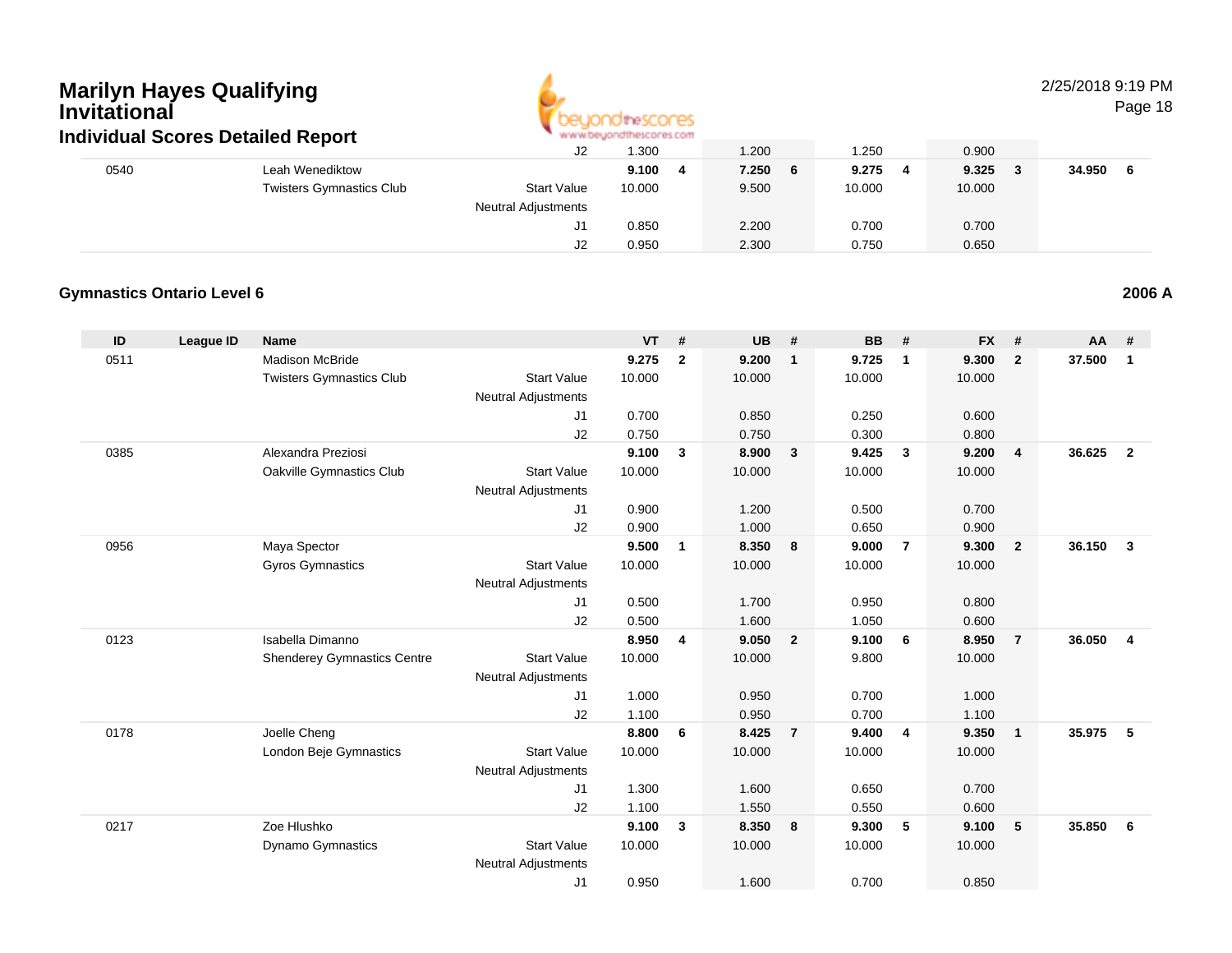

2/25/2018 9:19 PM

Page 19

| <u>idividual Scores Detailed Report</u> |                                    | and and an another particle and an anti-structure on the structure of |        |                |        |                |        |              |        |                         |        |     |
|-----------------------------------------|------------------------------------|-----------------------------------------------------------------------|--------|----------------|--------|----------------|--------|--------------|--------|-------------------------|--------|-----|
|                                         |                                    | J2                                                                    | 0.850  |                | 1.700  |                | 0.700  |              | 0.950  |                         |        |     |
| 0379                                    | Sydney Wright                      |                                                                       | 8.700  | $\overline{7}$ | 8.425  | $\overline{7}$ | 9.475  | $\mathbf{2}$ | 9.225  | $\sqrt{3}$              | 35.825 | - 7 |
|                                         | Oakville Gymnastics Club           | <b>Start Value</b>                                                    | 10.000 |                | 10.000 |                | 10.000 |              | 10.000 |                         |        |     |
|                                         |                                    | <b>Neutral Adjustments</b>                                            |        |                |        |                |        |              |        |                         |        |     |
|                                         |                                    | J1                                                                    | 1.300  |                | 1.700  |                | 0.500  |              | 0.750  |                         |        |     |
|                                         |                                    | J <sub>2</sub>                                                        | 1.300  |                | 1.450  |                | 0.550  |              | 0.800  |                         |        |     |
| 0073                                    | Katie Goddard                      |                                                                       | 8.425  | 8              | 8.800  | 4              | 9.425  | 3            | 8.975  | $6\overline{6}$         | 35.625 | - 8 |
|                                         | <b>Shenderey Gymnastics Centre</b> | Start Value                                                           | 10.000 |                | 10.000 |                | 10.000 |              | 10.000 |                         |        |     |
|                                         |                                    | <b>Neutral Adjustments</b>                                            |        |                |        |                |        |              |        |                         |        |     |
|                                         |                                    | J1                                                                    | 1.500  |                | 1.300  |                | 0.550  |              | 1.000  |                         |        |     |
|                                         |                                    | J2                                                                    | 1.650  |                | 1.100  |                | 0.600  |              | 1.050  |                         |        |     |
| 0849                                    | Maeve Blake                        |                                                                       | 8.925  | 5              | 8.725  | 5              | 8.950  | 8            | 8.900  | 8                       | 35.500 | - 9 |
|                                         | North Bay Apollo                   | <b>Start Value</b>                                                    | 10.000 |                | 10.000 |                | 10.000 |              | 10.000 |                         |        |     |
|                                         |                                    | <b>Neutral Adjustments</b>                                            |        |                |        |                |        |              |        |                         |        |     |
|                                         |                                    | J1                                                                    | 1.050  |                | 1.150  |                | 0.900  |              | 0.950  |                         |        |     |
|                                         |                                    | J2                                                                    | 1.100  |                | 1.400  |                | 1.200  |              | 1.250  |                         |        |     |
| 0952                                    | Tori Larmer                        |                                                                       | 8.800  | 6              | 8.450  | 6              | 8.600  | 9            | 9.350  | $\overline{\mathbf{1}}$ | 35.200 | 10  |
|                                         | Gyros Gymnastics                   | <b>Start Value</b>                                                    | 10.000 |                | 10.000 |                | 10.000 |              | 10.000 |                         |        |     |
|                                         |                                    | <b>Neutral Adjustments</b>                                            |        |                |        |                |        |              |        |                         |        |     |
|                                         |                                    | J1                                                                    | 1.150  |                | 1.600  |                | 1.450  |              | 0.650  |                         |        |     |
|                                         |                                    | J2                                                                    | 1.250  |                | 1.500  |                | 1.350  |              | 0.650  |                         |        |     |

#### **Gymnastics Ontario Level 6**

| ID   | League ID | <b>Name</b>                         |                            | $VT$ # |                | <b>UB</b> | #                       | <b>BB</b> | #                       | <b>FX</b> | #                       | <b>AA</b> | #              |
|------|-----------|-------------------------------------|----------------------------|--------|----------------|-----------|-------------------------|-----------|-------------------------|-----------|-------------------------|-----------|----------------|
| 0384 |           | Vivian Hill                         |                            | 9.100  | 3              | 9.025     | $\overline{\mathbf{2}}$ | 9.325     | -4                      | 9.500     | -1                      | 36.950    |                |
|      |           | Oakville Gymnastics Club            | <b>Start Value</b>         | 10.000 |                | 10.000    |                         | 10.000    |                         | 10.000    |                         |           |                |
|      |           |                                     | <b>Neutral Adjustments</b> |        |                |           |                         |           |                         |           |                         |           |                |
|      |           |                                     | J1                         | 0.950  |                | 0.900     |                         | 0.600     |                         | 0.450     |                         |           |                |
|      |           |                                     | J2                         | 0.850  |                | 1.050     |                         | 0.750     |                         | 0.550     |                         |           |                |
| 0597 |           | Serena Fazari                       |                            | 9.275  | $\overline{2}$ | 8.625 6   |                         | 9.500     | $\overline{\mathbf{2}}$ | 9.325     | $\overline{\mathbf{2}}$ | 36.725    | $\overline{2}$ |
|      |           | <b>Brantford Gymnastics Academy</b> | <b>Start Value</b>         | 10.000 |                | 10.000    |                         | 10.000    |                         | 10.000    |                         |           |                |
|      |           |                                     | <b>Neutral Adjustments</b> |        |                |           |                         |           |                         |           |                         |           |                |
|      |           |                                     | J1                         | 0.650  |                | 1.450     |                         | 0.550     |                         | 0.750     |                         |           |                |
|      |           |                                     | J2                         | 0.800  |                | 1.300     |                         | 0.450     |                         | 0.600     |                         |           |                |
| 0216 |           | Keira Harte                         |                            | 8.950  | -5             | 9.000     | $\overline{\mathbf{3}}$ | $9.475$ 3 |                         | 9.225     | $\overline{\mathbf{4}}$ | 36.650    | 3              |
|      |           | <b>Dynamo Gymnastics</b>            | <b>Start Value</b>         | 10.000 |                | 10.000    |                         | 10.000    |                         | 10.000    |                         |           |                |
|      |           |                                     | <b>Neutral Adjustments</b> |        |                |           |                         |           |                         |           |                         |           |                |
|      |           |                                     | J1                         | 1.150  |                | 1.100     |                         | 0.450     |                         | 0.800     |                         |           |                |